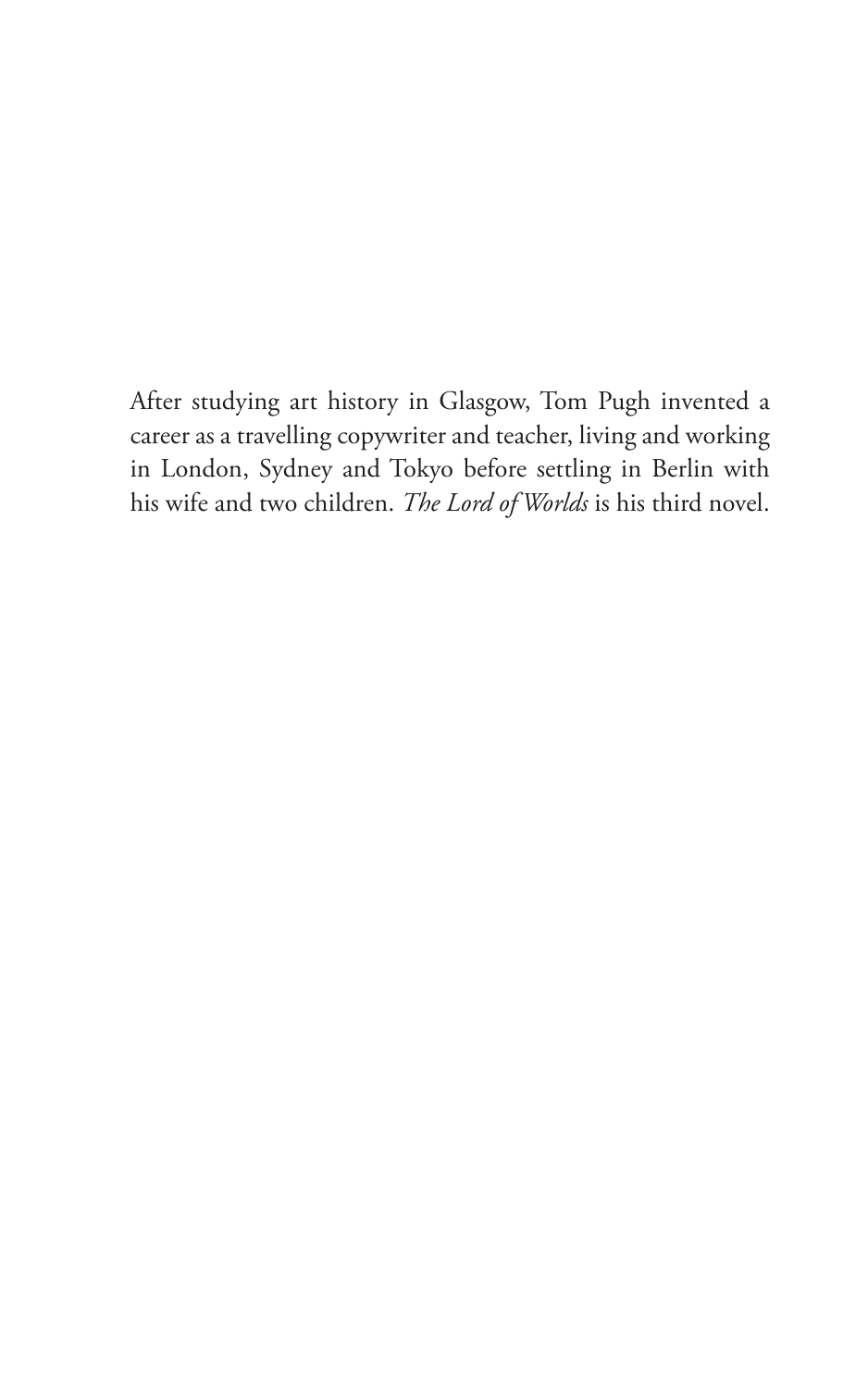# THE LORD OF WORLDS

### T O M P U G H

CRUX PUBLISHING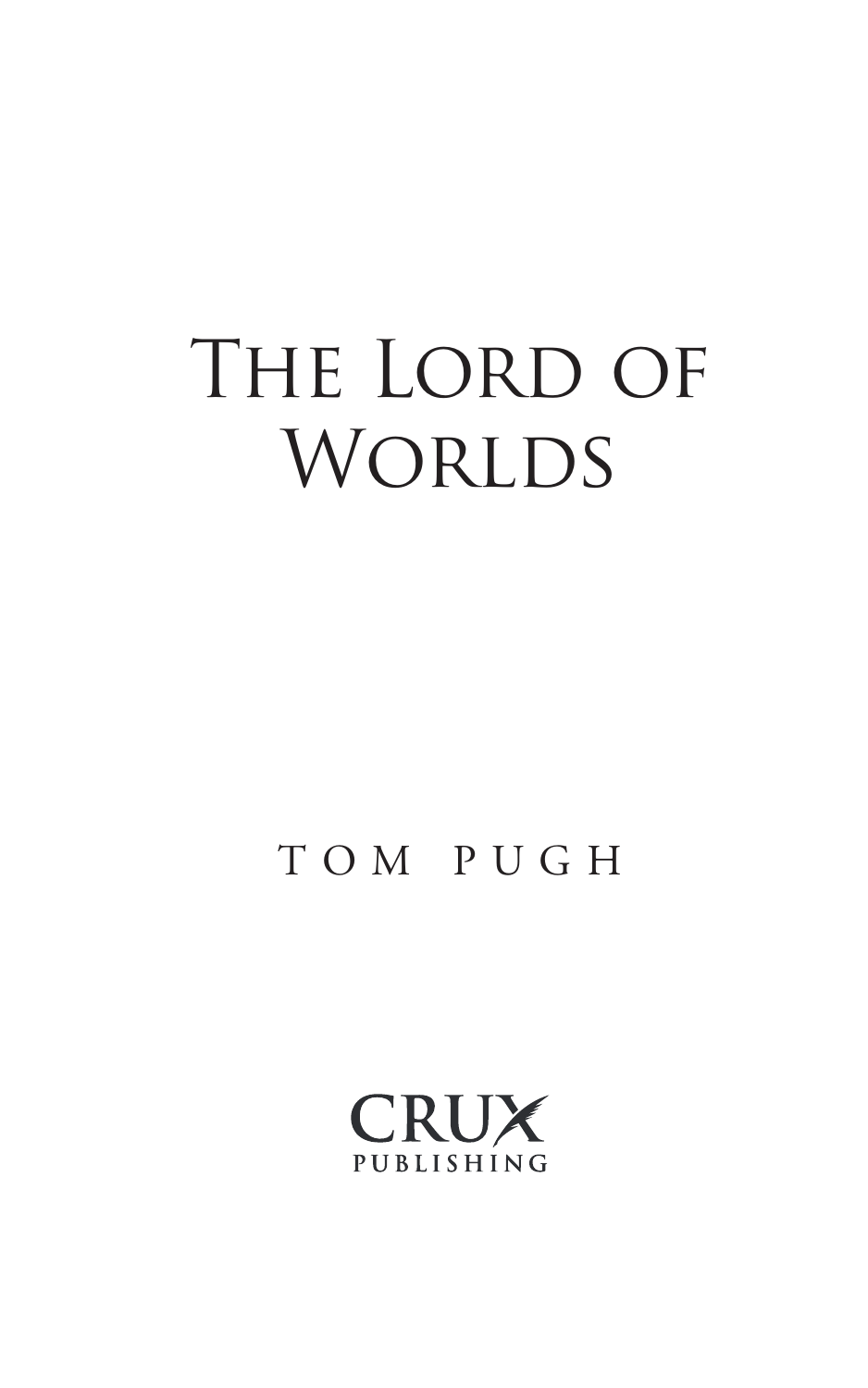Published in October 2021 by Crux Publishing Ltd.

ISBN: 978-1-913613-07-5

Copyright © Tom Pugh, 2021

Tom Pugh has asserted his right to be identified as the author of this work in accordance with the Copyright, Designs and Patents Act 1988.

All rights reserved.

Without limiting the rights under copyright reserved above, no part of this publication may be reduced, stored in or introduced into a retrieval system, or transmitted, in any form or by any means (electronic, mechanical, photocopying, recording or otherwise), without prior written permission of both the copyright owner and the above publisher of this book.

Requests for permission to reproduce material from this work should be sent to:

hello@cruxpublishing.co.uk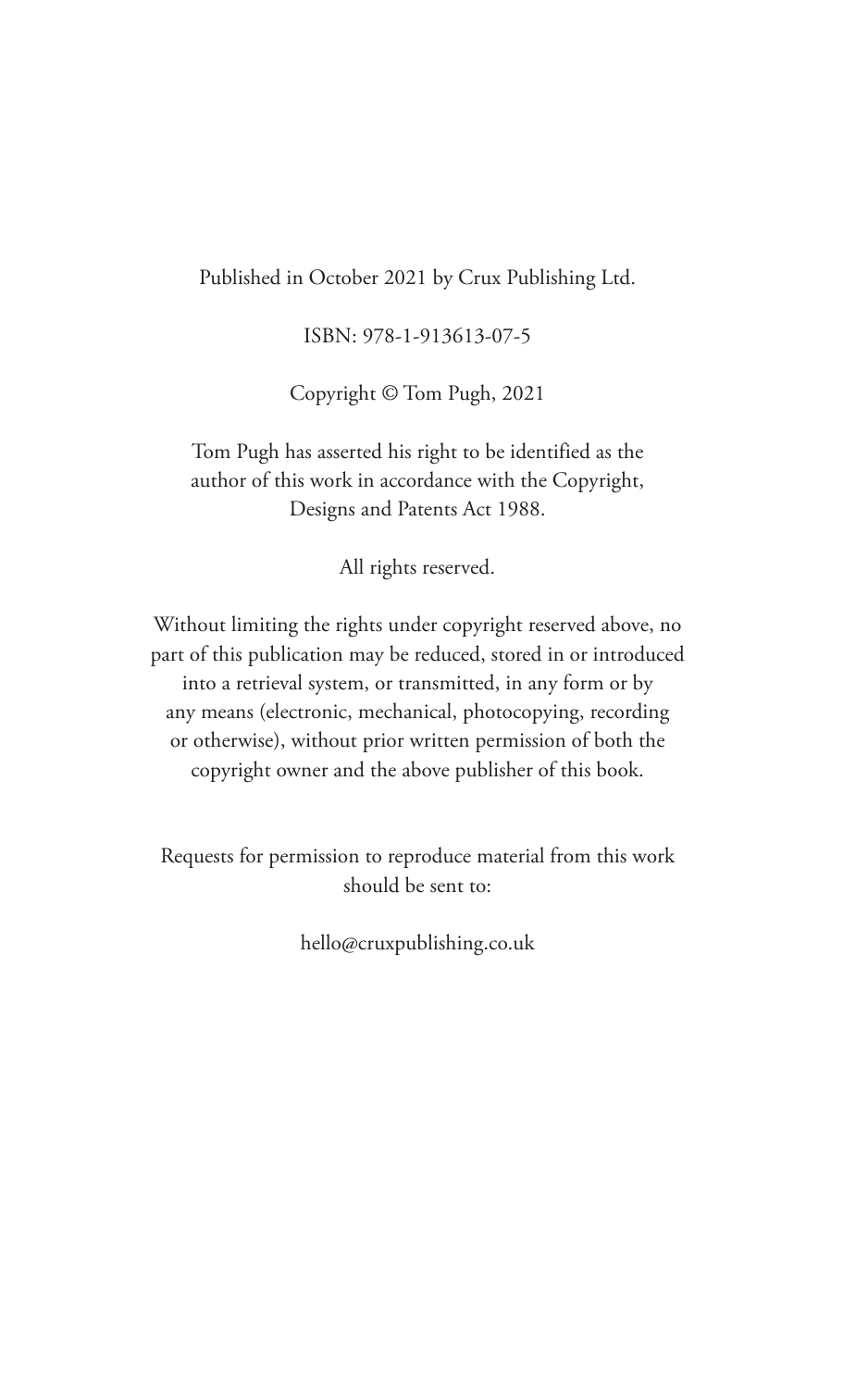# Chapter 1

#### *9 March, 1569. Border lands between the Ottoman and Persian Empires*

Covered in a scab of sand, Matthew Longstaff muttered curses as he slid from the saddle. The horse was heavy, hooves sinking with each laboured step. Murad began to follow Longstaff's lead, an expression of perfect trust on the young face. Longstaff shook his head. The boy was skinny, his pony a better match for the conditions. Bad enough that Longstaff had dragged him here. An orphan from the streets of Istanbul, this wasn't Murad's natural environment any more than it was Longstaff's.

Three days had passed since they left the great trading road to enter this Godforsaken wasteland. For a while, silently rehearsing the arguments in favour of this adventure, Longstaff had kept his misgivings in check. Now, far from the comforts of Istanbul, with the wind whistling its note of endless despair, London's demands seemed less compelling.

Abu Risha's instructions were clear: remain on the floor of the *wadi* – a jagged crevasse which ran through the landscape like a scar. Longstaff rearranged the loose robe he wore over his jerkin. Murad's pony stumbled. Still smiling, the boy coaxed it onwards. A stranger in the Ottoman Empire, in company Longstaff was powerless to follow the shifts in mood, prevented by ignorance from obeying even the most basic demands of courtesy. Murad had kept him out of trouble on the boat from Istanbul, purchased their horses in Antioch, translated for him at the caravanserai near Bira where the landlord's demands had been so extortionate.

"Daylight robbery," Longstaff had called it, speaking the *lingua franca* of Istanbul – a bastard form of Italian with traces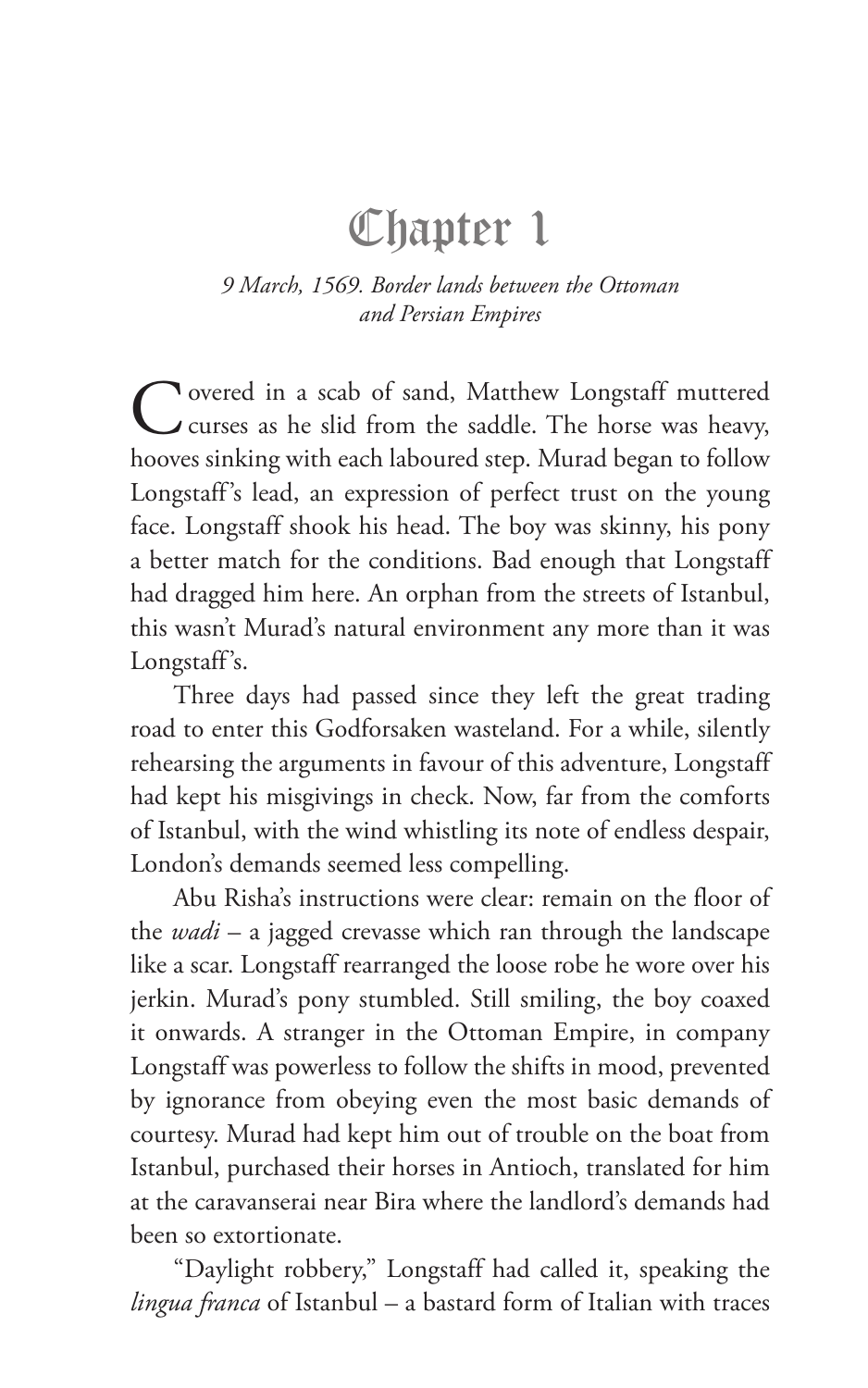of French, Turkish, Greek, Arabic, Spanish – the only language he and Murad had in common.

The complacent landlord had pointed to watchtowers at each corner of his property. "Security costs money. You're welcome to take your chances among the bandits."

Unconsciously, Murad had imitated the man as he translated, palms open, a mock-mournful expression on his face, making Longstaff smile as he listed the horrors waiting beyond the walls. They'd seen no sign of murderers in the days since, nor of captive djinns, or sorcerers or man-eaters. Only this desolate emptiness. Longstaff shook his head, no longer inclined to smile, fretting that he should have left the boy in Bira.

"We still have enough food and water to reach the caravanserai," he said, "but only if we turn back now."

Murad looked at the saddlebags on Longstaff's horse. "We've come this far."

The sun beat down with steady fury. The *wadi* twisted left and right. The further they went, the more it resembled a killing ground. Longstaff felt a moment's nostalgia for Suffolk. It was March; the servants would have built a fire in the great stone hearth at Martlesham. He could almost hear the snap and crackle of dried oak, warming rooms which knew nothing of Islam or the pitiless demands of Ramadan.

The boy cleared his throat.

Longstaff squinted at the high ridges, unwilling to trust his own senses in this alien landscape. "What?"

"Nothing. I'm thirsty, master."

"Then drink."

Murad shook his head. "It will be dark soon."

It had been a deliberate decision to arrange this desert rendezvous during the month-long fast – to take advantage of the lethargy it induced. In Istanbul it had seemed a clever notion. Now it just seemed cruel.

"Master!"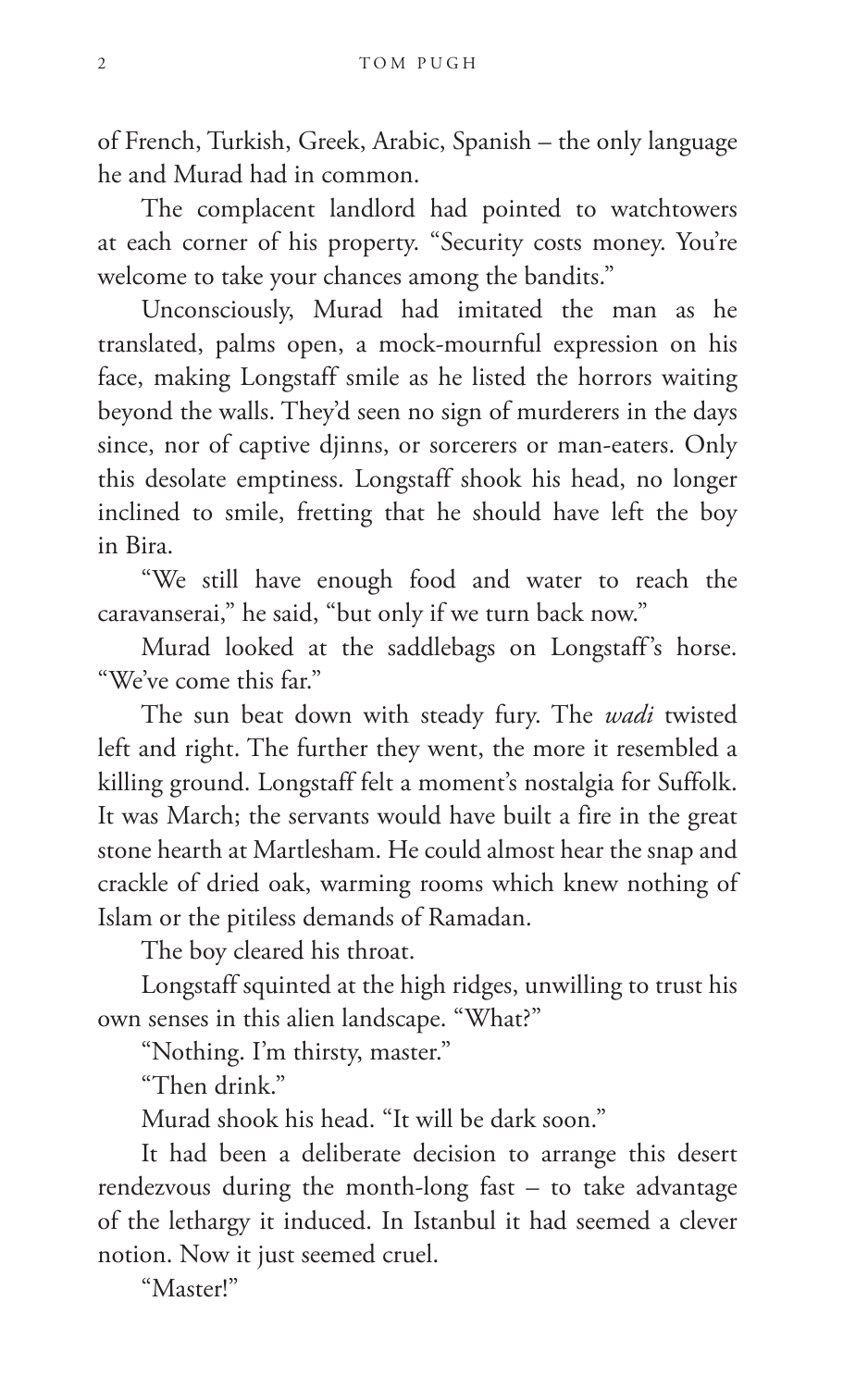Shouted commands wove a harsh melody through the warp of wind. Riders appeared on the ridges. A troop of six pushed their animals into a wild descent. Longstaff's hand went to the hilt of his sword. He'd been a soldier for many years; long enough to know he stood no chance against these men on their own terrain. He raised his arms as they galloped nearer, the horses kicking up great clouds of sand.

"Abu Risha," shouted Longstaff. "Abu Risha is expecting us."

The horsemen circled, naked blades flashing in the sunlight. Longstaff heard Murad's voice through the whirlwind of sand.

"Submit to their demands, Master. All with be well."

The horsemen pressed closer, dressed in sand-coloured robes and turbans. Rough hands pulled Longstaff from the saddle. His wrists were bound, a blindfold tied across his eyes. Almost with contempt, they neglected to take his sword. Robbed of his sight, smells struck Longstaff with the force of blows. Horse sweat and sunburnt leather. The desert warriors forced him up the ridge before they let him mount again. Someone jerked hard on the lead rope. The horse shied. The men were grumbling. Not in Turkish. Was it Arabic? Persian? Another language entirely? Aurélie would have known. Longstaff thought of his wife, searching for the scattered remains of a long-forgotten past to the north. She had counselled him against this journey, reminding him of Walsingham's broken promises. Queen Elizabeth's spymaster had made it sound so simple – establish a trade agreement between England and the Ottoman Empire, frustrate the interests of France and Venice.

Longstaff felt an unwelcome shiver of resentment – a small landslide of sand fell from his forehead. Without money, it was impossible to gain a foothold in the Great Turk's capital. Elizabeth refused to open her purse, insisting that the merchants of London's Muscovy Company should bear the cost – and they wouldn't pay until the sultan recognised Longstaff as England's ambassador. A position he was powerless to secure without spending vast sums on gifts and bribes.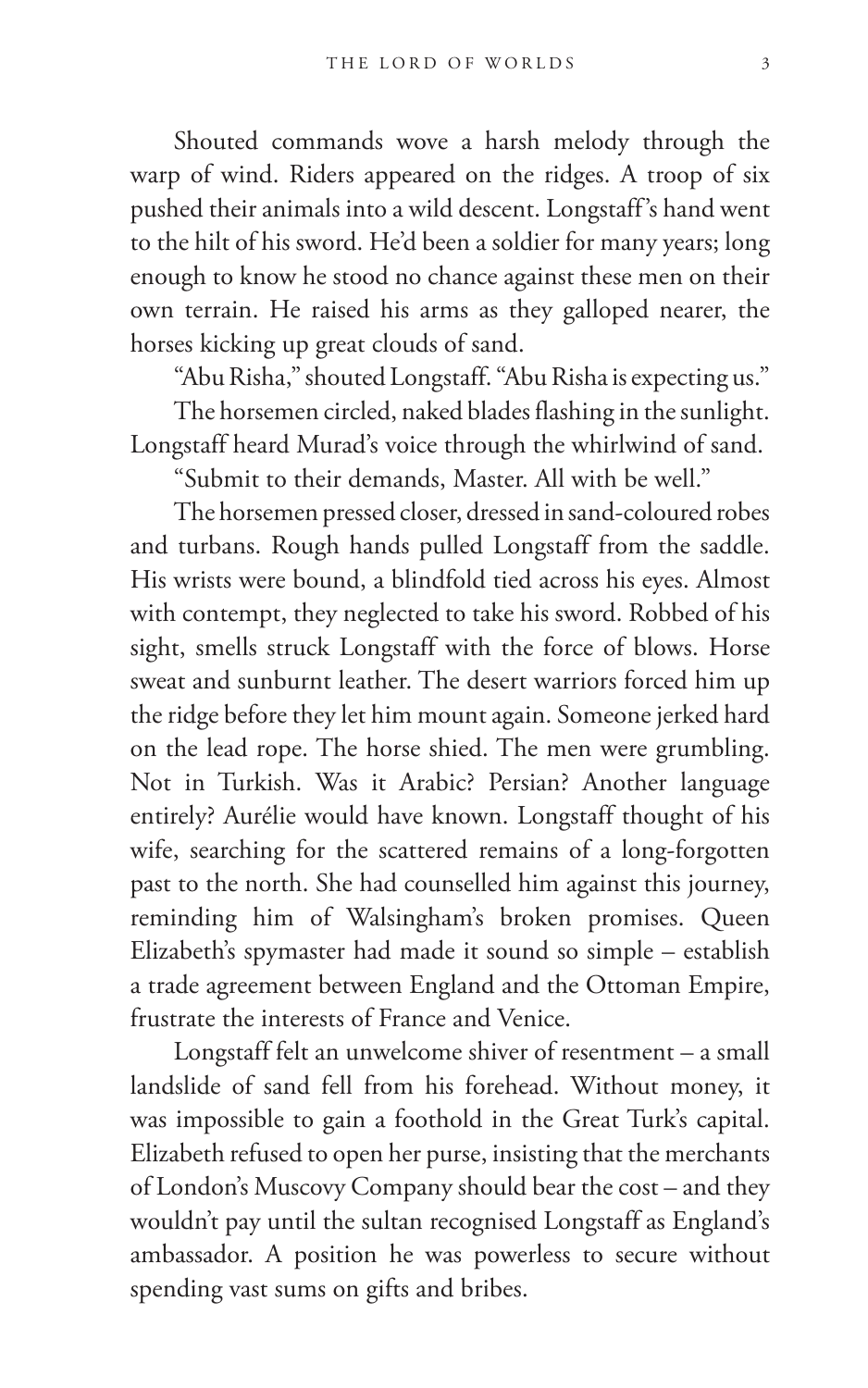A volley of shouted instructions interrupted his thoughts. "Murad?"

"Stay where you are. Do not attempt to remove the blindfold."

"Are you all right?"

"They have not hurt me. It is time to pray, nothing more."

*Maghrib.* The evening prayer. Maghrib meant sunset. Sunset meant water. Just the thought of it made Longstaff's tongue swell as the men performed their devotions. The final, plaintive call still echoing in the empty landscape as his ropes were severed, a waterskin pressed into his hands. Longstaff drank until he was dizzy for lack of air.

The temperature dropped as they pushed on. Longstaff hoped the men had thrown a blanket around Murad's skinny shoulders. He couldn't seem to talk over the sound of his own breath. The gentle creak of leather. Shrill laughter in the desert.

Jackals.

Scavengers.

Sure enough, a rising tide of sound began to lap at the darkness – a great number of people sleeping lightly, guards sharing a joke, a stringed instrument whose notes Longstaff did not recognise. Rough hands removed his blindfold. Beneath a vast sky, rows of sheepskin tents stretched into the distance, campfires winking at regular intervals.

Longstaff slid from his horse, scrutinised by half a dozen desert warriors. Hard-bitten men who roamed these borderlands between two empires, eking out a living in times of peace, growing rich when the blood flowed in earnest. Four of them raised lamps. Fuelled by the black tar which leeched from the earth in these parts, the smell was heady and acrid. A man strode into the centre of the welcoming committee.

"Abu Risha," murmured Murad.

The newcomer was lean and hard, dark eyes giving nothing away. "*As-salāmu alaykum*."

"*Wa-alaikum us-salām*," replied Longstaff carefully.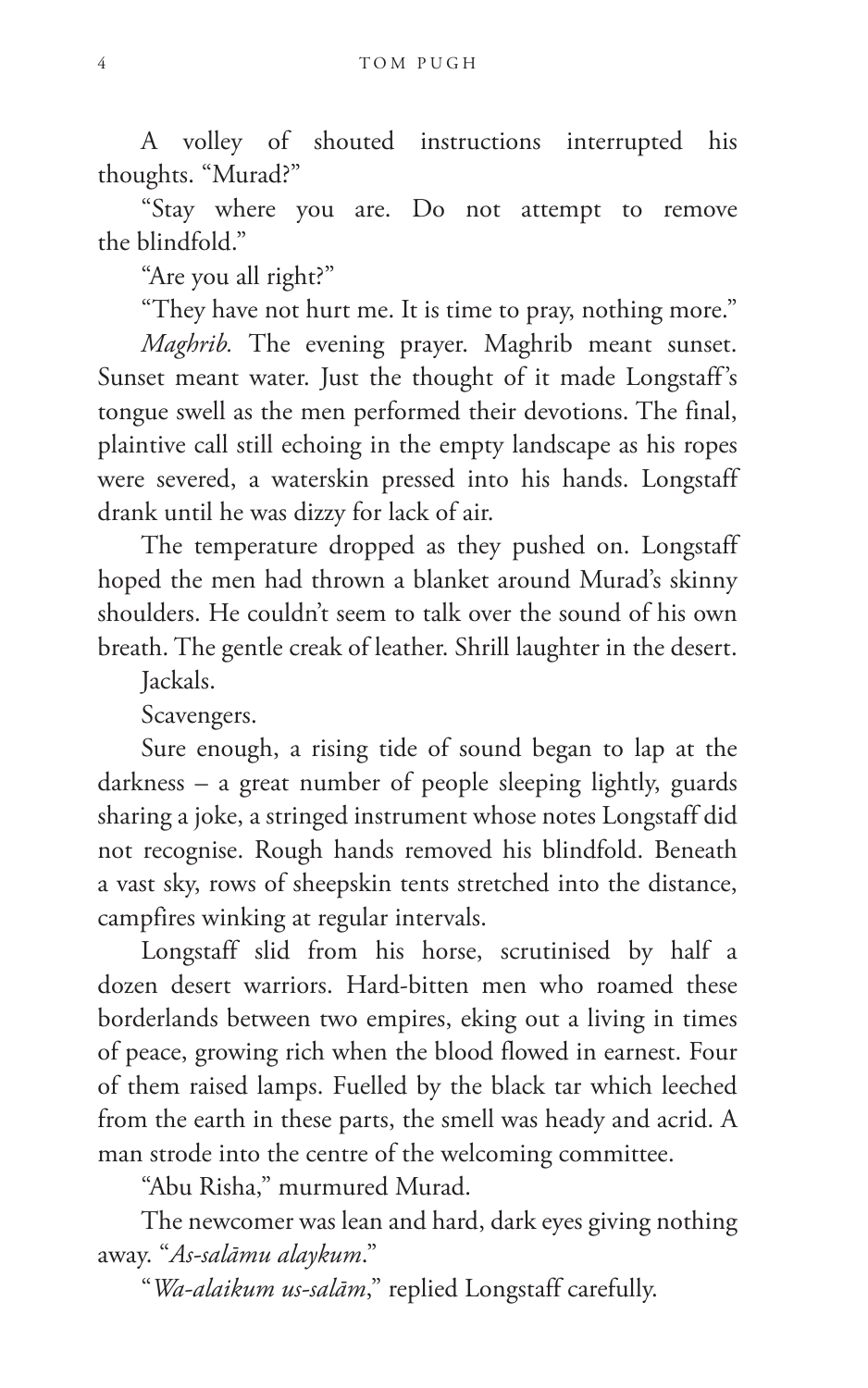The bandit chieftain switched to his native tongue.

"He says your horse is ridiculous," translated Murad. "Too big, too fat. Too lazy for this country."

Abu Risha stared, as if daring Longstaff to disagree.

"The horse is tired," he replied. "So am I. Does he propose that we conduct our business now?"

The bandit smiled. His teeth were stained black. "In the morning," he said in the lingua franca, "*Insha' Allah."*

*God willing.* Longstaff and Murad were taken to a tent at the camp's edge. The silent warriors made no attempt to inspect their saddlebags or weapons. Out here in the desert, they didn't even post a guard. The tent was a simple thing. Longstaff touched the outer layer of matted fleece before ducking inside. Blindly, he gathered cushions from the floor to make his bed, then lay down fully dressed – despite the grinding weight of his jerkin.

During the course of his life, Longstaff had been a merchant's apprentice, soldier, thief, and gentleman farmer. He had never expected to add 'smuggler' to that list, but he needed money to fulfil England's demands and there were vast profits to be made in these untracked wastes – for anyone willing to break the sultan's embargo on Persian silk. The sudden scarcity in Europe had pushed prices to a record high.

"You did well today," he told Murad. "Pay no attention to the tales you've heard. No harm will come to us here."

"I'm not worried."

Longstaff nodded in the darkness. Around his neck, he wore a small medallion with Aurélie's profile stamped on one side. He raised it to his lips before closing his eyes.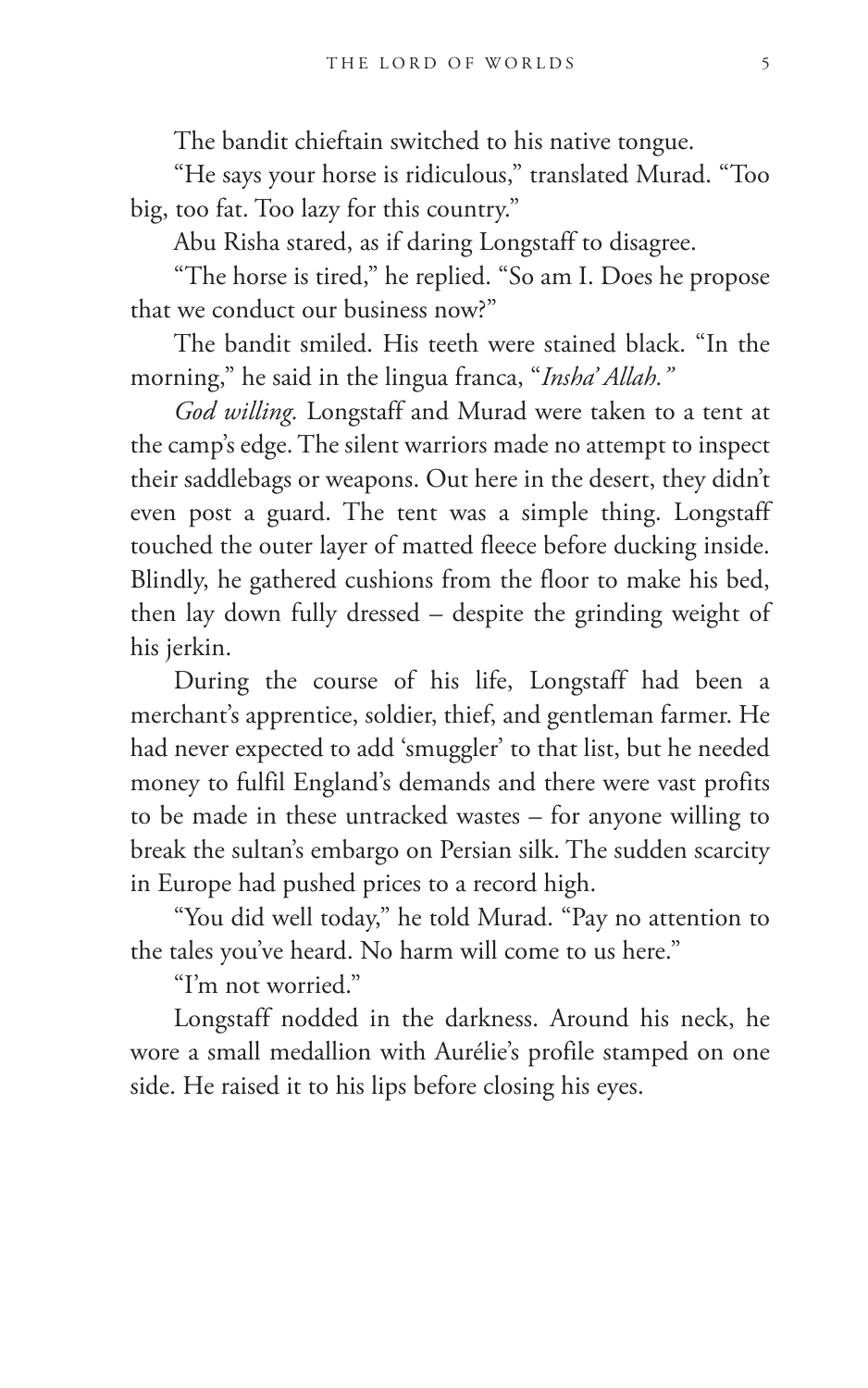# Chapter 2

 $\mathbf{B}$  reakfast arrived before dawn – a dish of rice which Longstaff and Murad ate together at the entrance to their tent, waiting impatiently for sunrise and a first clear view of their surroundings. A *muezzin* sounded the call to prayer, his ghostly voice echoing far beyond the camp.

Abu Risha's men knelt on clay tablets covered with small carpets. Some wore scarlet turbans, some black, some were the colour of the desert itself. In long, neat rows, they raised and lowered their arms like barley before the wind. "What now?" asked Longstaff when their devotions came to an end.

"They have not forgotten us," replied Murad, carefully folding his own small prayer mat.

Longstaff brushed the dust from his robe. "We can't sit here like a pair of beggars."

They made a slow tour of the camp. Birds of prey perched outside nearly every tent. The horses were corralled in large pens, separated from a smaller herd of pack animals, nostrils cut to help them breathe in this inhospitable land. A group of men formed a loose circle around a pair of well-matched wrestlers. A leopard stood chained to a stake set fast in the bone-hard ground. An armed warrior, his black hair caught in a ring of bone, interrupted Longstaff's progress.

"Abu Risha will see us now," translated Murad.

The formalities came first. Abu Risha repeated the terms which Longstaff had agreed with his intermediaries in Istanbul – an eye-watering sum of money in return for a substantial quantity of silk. Longstaff nodded. The price was high for a reason. Determined to destroy their enemies in Persia, the Ottomans were enforcing a strict embargo on their most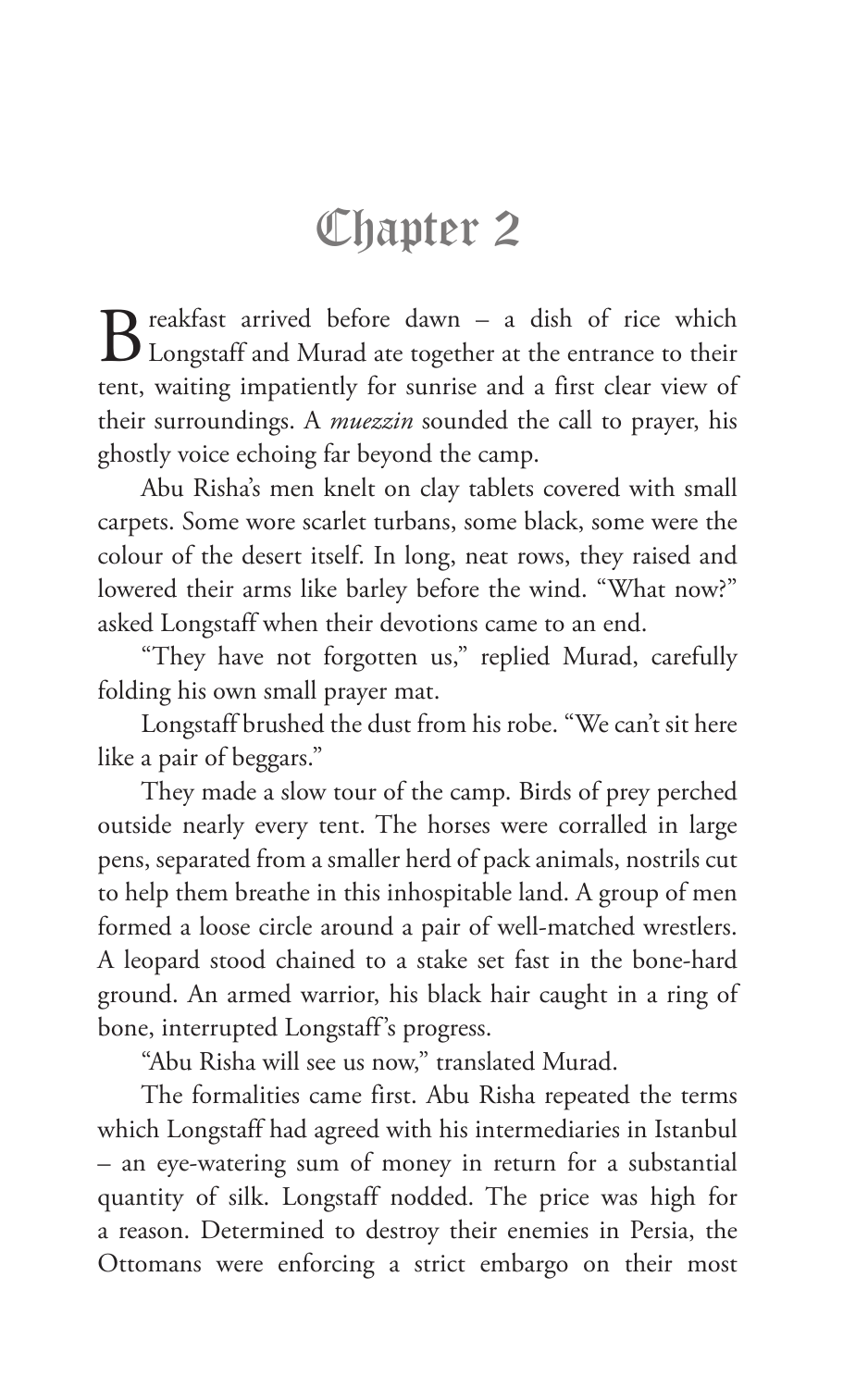valuable export. Longstaff knew he faced torture and execution if he was caught moving the silk.

"I'm aware of the risks," he said.

Abu Risha signalled. A young warrior stepped forward. Dressed in a long *khameez* and loose *shalwar* trousers, he wore a curved scimitar at his belt and carried Longstaff's heavy saddlebags as if they were empty. A crowd began to form. The warrior emptied the bags at Longstaff's feet; fresh shirt and linens, a whetstone – several pieces of broken masonry covered in an indecipherable script.

Murad looked at Longstaff in alarm, even as he continued translating Abu Risha's words. "As you say, the details were settled in Istanbul. Half the gold now, half when you take delivery of the silk in Bursa."

Two hundred men stood around them in a loose circle. Longstaff saw the odd flash of colour – silk cuffs, a turban set with semi-precious stones – but most aped their master's dark robe. The silence was terrible. Abu Risha raised a hand. His men produced great rolls of silk, translucent in the sunshine.

"From Kashan," translated Murad. "Suleiman the Magnificent may have taken Babylonia, Mesopotamia and Media – but the Persian Shah still controls the production of silk."

"Useless," said Longstaff, "if he can't bring his wares to market."

Abu Risha ignored him. "I have kept my side of the bargain. It's time for you to keep yours."

The young warrior drew his curved sword. Longstaff spat before reaching for his own weapon. The bastard was a head taller than him and at least ten years his junior.

"What are you doing?" Murad's voice rose an octave.

Longstaff raised one hand in the universal gesture of peace. With the other, he drew his sword and threw it down in the dust. Forcing himself to remain calm, he removed his belt and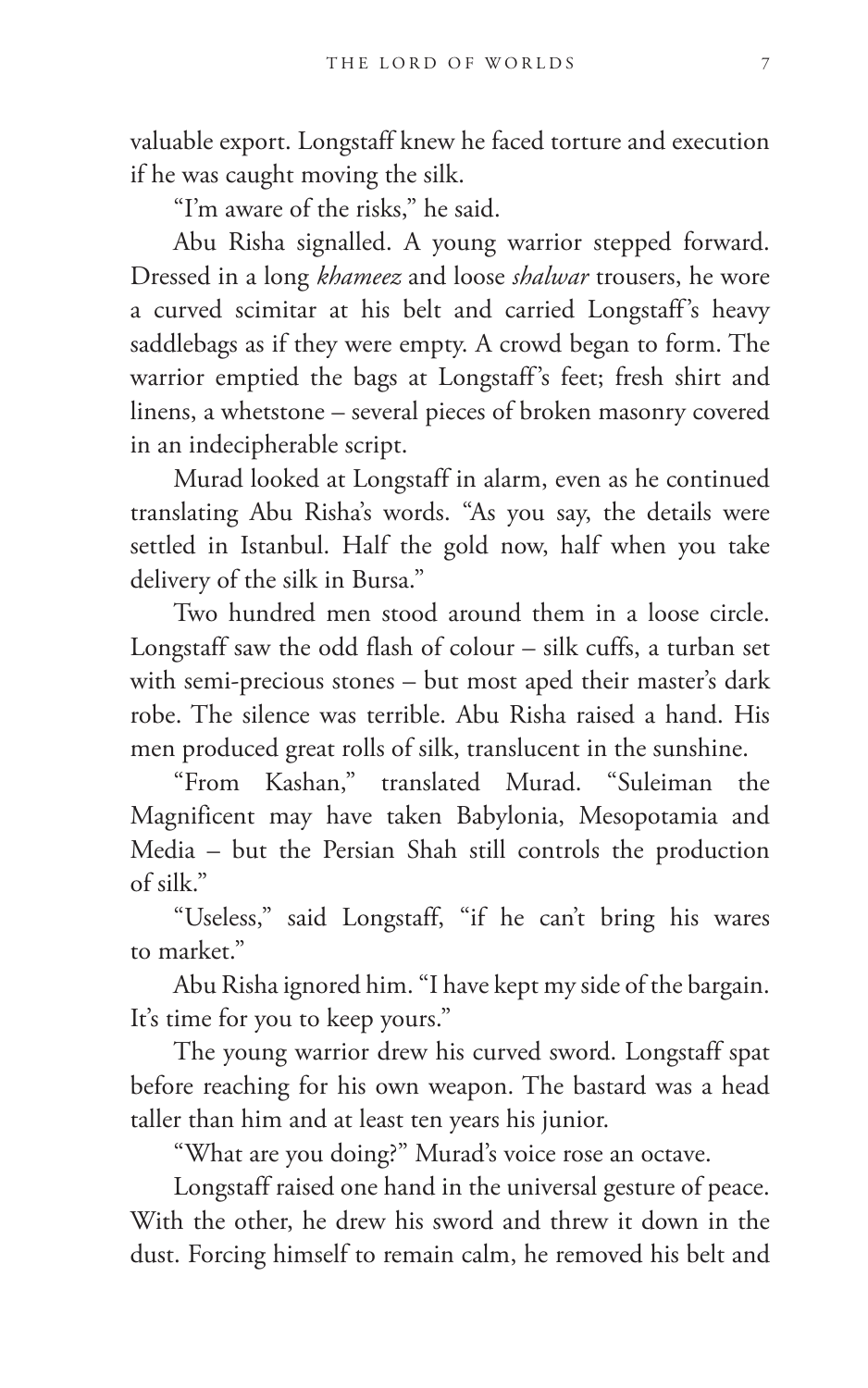robe, revealing the bulky jerkin beneath. He plucked at the laces; the garment hit the earth with a heavy thud.

"Your gold," he gestured at the jerkin.

Another of Abu Risha's men slashed at the leather with a wickedly sharp knife. Gold coins slipped from the padded lining onto the hard ground. Freed from the weight of so much gold, borne over so many days, Longstaff rose up onto his toes.

No one spoke until the count was finished. "It's all here."

Longstaff could feel Abu Risha reassessing him – shoulders muscled from years of swinging a war-sword, scars appearing at the open collar of his shirt like rivers on a map. Only slowly did he realise Murad had stopped translating. The boy was speaking on his own account.

"What are you telling him?"

Murad flushed crimson. "He wants to know if I am blind, that I did not realise you were carrying so much extra weight."

"Tell your master I took precautions to prevent you from discovering the truth."

Murad's eyes appeared to double in size.

"You knew he worked for me?" said Abu Risha.

"He was too good to be true – but there are others who might have been paying him. I hoped he worked for you."

"Because now you don't have to kill him." The bandit nodded, then snapped his fingers. The warrior fetched him Longstaff's sword from the ground. He swung it easily back and forth. The crowd had grown larger, attracted by the pile of golden coins. "I almost executed you last night," he said. "For entering my camp on such an ugly horse."

The moment of decision, thought Longstaff. The pain was coming now, after so many days of carrying the gold, creeping through his joints. He thought of Aurélie, her smile, the wrinkle between her blue eyes which he loved so well. Abu Risha took a step closer.

"I should kill you now."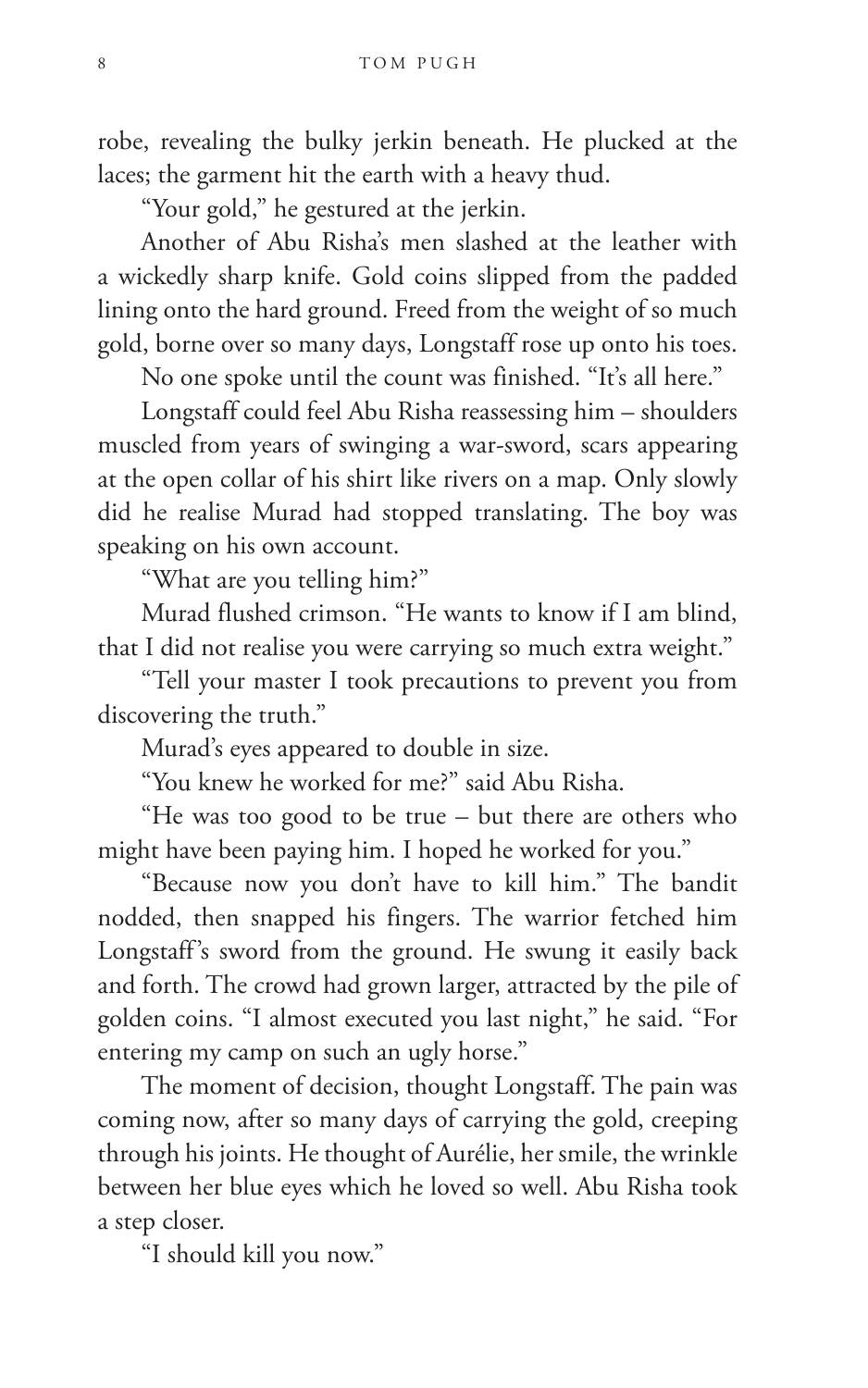"You could," agreed Longstaff, not taking his eyes from the gaunt chieftain. He could feel his life weighed in the balance. "You *might* find another buyer for your silk. Then again, you might not – once people learn how you honour your agreements."

"An agreement with an infidel." Abu Risha shrugged.

"But it's an infidel you need," said Longstaff. "Who else will buy your silk? Who else can ensure it reaches Christian markets?"

The bandit lifted Longstaff's *katzbalger* sword. "The weapon speaks in your favour," he said. "Let's see how you  $use it$ .

He threw the sword at Longstaff's feet, then nodded at his tall champion. Longstaff repressed a groan. It had been years since he'd fought a duel. The surrounding men stamped their approval, raising a ring of dust from the dry earth. Longstaff stretched his neck and shoulder muscles, forcing thoughts of Aurélie to one side. Slowly, he bent to retrieve the sword. He was parched, tongue probing bone-dry teeth for a hint of moisture. After two years in the Ottoman Empire, he knew better than to ask for water during Ramadan.

"I hope you don't expect me to kill him."

Abu Risha stared. "You object to spilling blood?"

"I came to trade, not fight." Longstaff swung the *katzbalger* in a wide arc. "None of this is necessary."

"Oh, but it is," smiled Abu Risha. "I like to know who I'm doing business with."

His champion raised the wickedly curved scimitar above his head. Two hundred men cheered. Longstaff attacked, aiming for the gut. The desert warrior turned his blade aside with ease. Longstaff struck at the head, then forced his adversary back with a series of heavy blows. The clash of steel produced another roar from the crowd. He swung again, willing his sword-arm to move with the old fluency. His adversary moved like the desert wind, head still, retreating smoothly.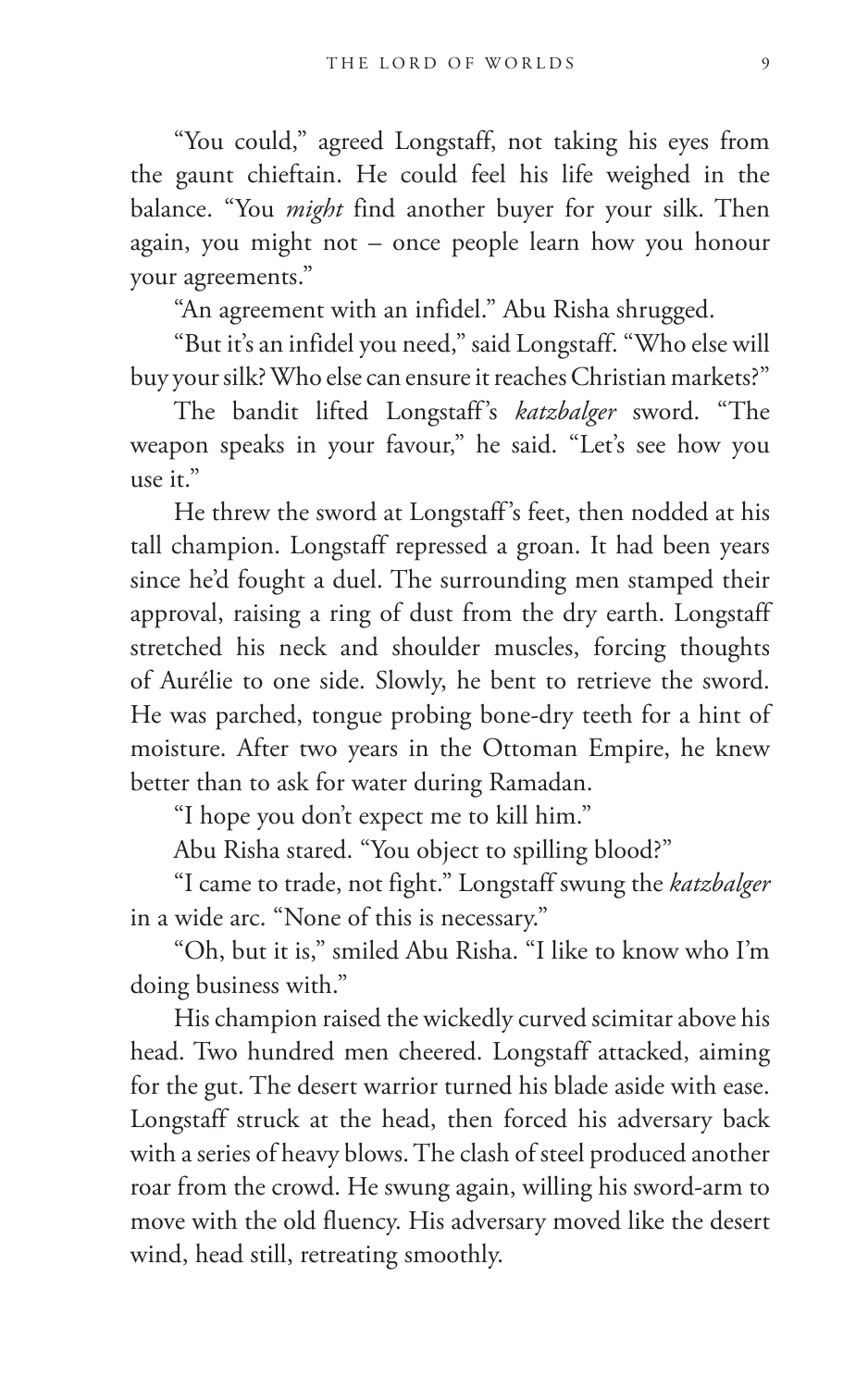Longstaff disengaged, already out of breath. The young warrior offered him no respite, teasing with feint after feint. Longstaff watched his feet, trying to anticipate each new stroke, growing gradually furious with himself. He was here to trade – ten days' journey and Aurélie left to fend for herself in Bursa. He was damned if he'd play this swordsman's game, damned if he'd have his arse handed to him by someone young enough to be his son.

Longstaff stopped retreating, his sword an extension of his arm, guided by the memory of a hundred fights, but his feet set as if in stone. He was too good to fight so badly. What would the young warrior make of him? Longstaff waited for a moment of confusion. There! The warrior's eyes rolled left, seeking guidance from his master. Longstaff burst forward, letting the scimitar slide the length of his blade, crashing one furious fist against the swordsman's jaw.

The eyes widened in surprise, then rolled so that only the whites were showing. The young man sat down hard, head raising dust a moment later.

Abu Risha took Longstaff by the shoulders, kissing him on both cheeks.

"A man after my own heart," he said. "Together, you and I will cheat the shah and sultan both, *insha' Allah*."

That night, Longstaff was given a seat beside Abu Risha at the head of a long table. Silent women, hidden behind veils, brought platters of pears, melons, quinces, oranges, pistachios, almonds – and great earthenware jugs of strong Persian wine. As in Istanbul, it seemed, the Prophet's prohibition on alcohol was honoured in the breach. The bandit chieftain proposed a toast. Longstaff had done what he could to improve his appearance – washing his hands and face in the gloomy tent, rubbing a halo of dust from his hair. The women disinterred whole sheep from nearby firepits. No one spoke for several minutes – eating and drinking in reverent silence after the day's fast.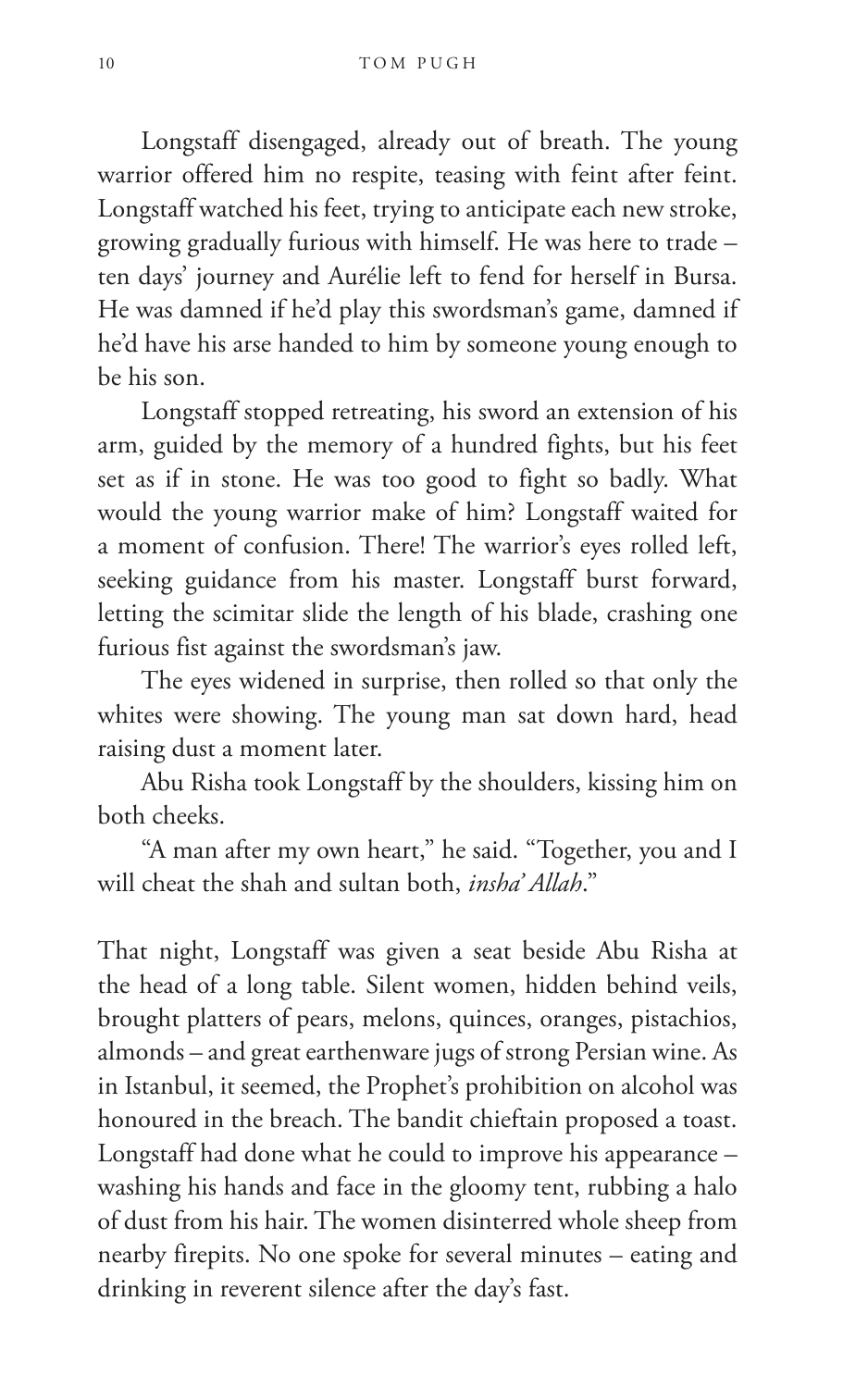Abu Risha signalled for Murad to begin translating. "There were Franks at the shah's court not long ago," he said. "Seeking a military alliance against the Ottomans."

Longstaff nodded warily. *Franks* was a term used to describe anyone who came from west of the Bosphorus. "I hope the shah wasn't foolish enough to listen. We're too busy fighting one another to make war on the Ottomans."

Abu Risha's curiosity was piqued. He wanted to know why the Franks fought each other. About the Hapsburgs and the Valois, about Luther and the great divide in Christendom. Longstaff was impressed. If he'd been as inquisitive since arriving in Istanbul, God knows what he might have learned by now. He raised a hand, forestalling the next question.

"When do we leave for Bursa?"

"You leave in the morning," replied Abu Risha, with heavy emphasis on the first word. "Murad will accompany you as far as Antioch. We will meet again on the first day of *Bairam*. The celebrations will mask our arrival outside Bursa."

*Bairam; the festival which marked the end of Ramadan.* Eight days.

"I would prefer to travel with you," said Longstaff.

Abu Risha looked past him, into the great darkness surrounding them on all sides. He spoke like a lover. "There's nothing for you out there. Not enough water to drown a man, nor wood to burn him, nor earth to bury him – and still a thousand ways to die."

Longstaff wanted to object. He was interrupted by the rumble of kettle drums. Abu Risha raised his cup in yet another toast. Dancers appeared to a great chorus of whistles. A blur of arms and legs in the half light, teasing the wine in Longstaff's veins. Abu Risha hauled him to his feet. "Come."

The music faded quickly, trapped among the tents, swallowed by the enormous sky, then replaced by the soft whickering of horses. Abu Risha called for torches. The animals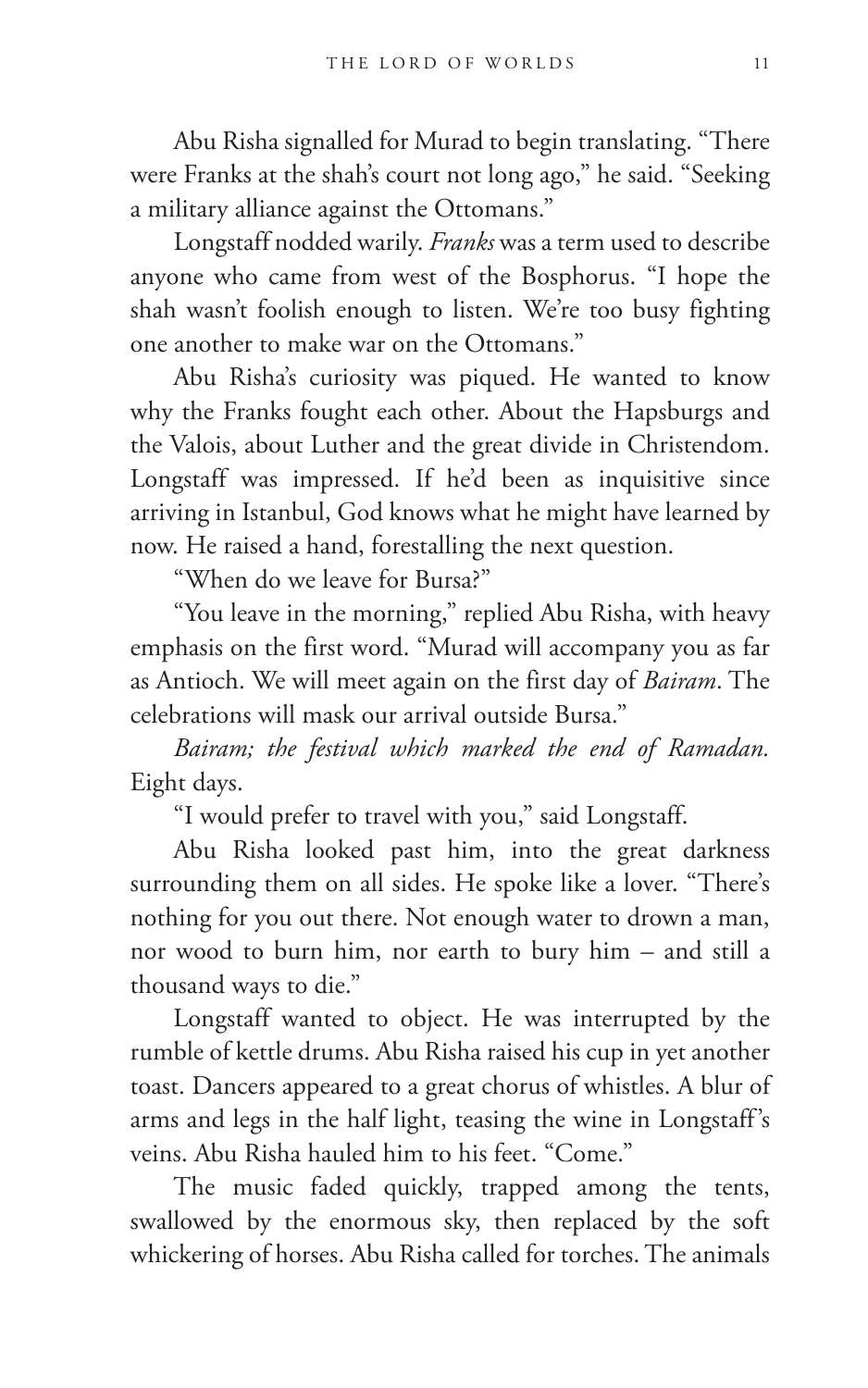came at the sound of his voice, a dozen of them gathering in the pool of smoky light.

"A good horse should be proud," he said, separating one of the animals from its companions. "This is Khamseen."

"She's beautiful," acknowledged Longstaff.

"I know that," said Abu Risha. "Tell me why."

Another test. Longstaff tried to focus on the animal in front of him. "The eyes are soft and clear, ears straight as spears." He reached forwards, cupping the horse's cheek in one hand. "Small teeth, narrow shoulders tapering to a broad, flat back. She's a fine animal."

"She's yours," said Abu Risha. "A gift to save you time and trouble. Eight days to reach Bursa; you won't manage it on the pig which brought you here."

Longstaff knew he should refuse. He knew he should insist on accompanying Abu Risha overland to Bursa. He had fought for his life once already today and there was still so much to do if he truly hoped to establish an embassy in Istanbul – and still so many enemies waiting with their knives sharpened for his first mistake.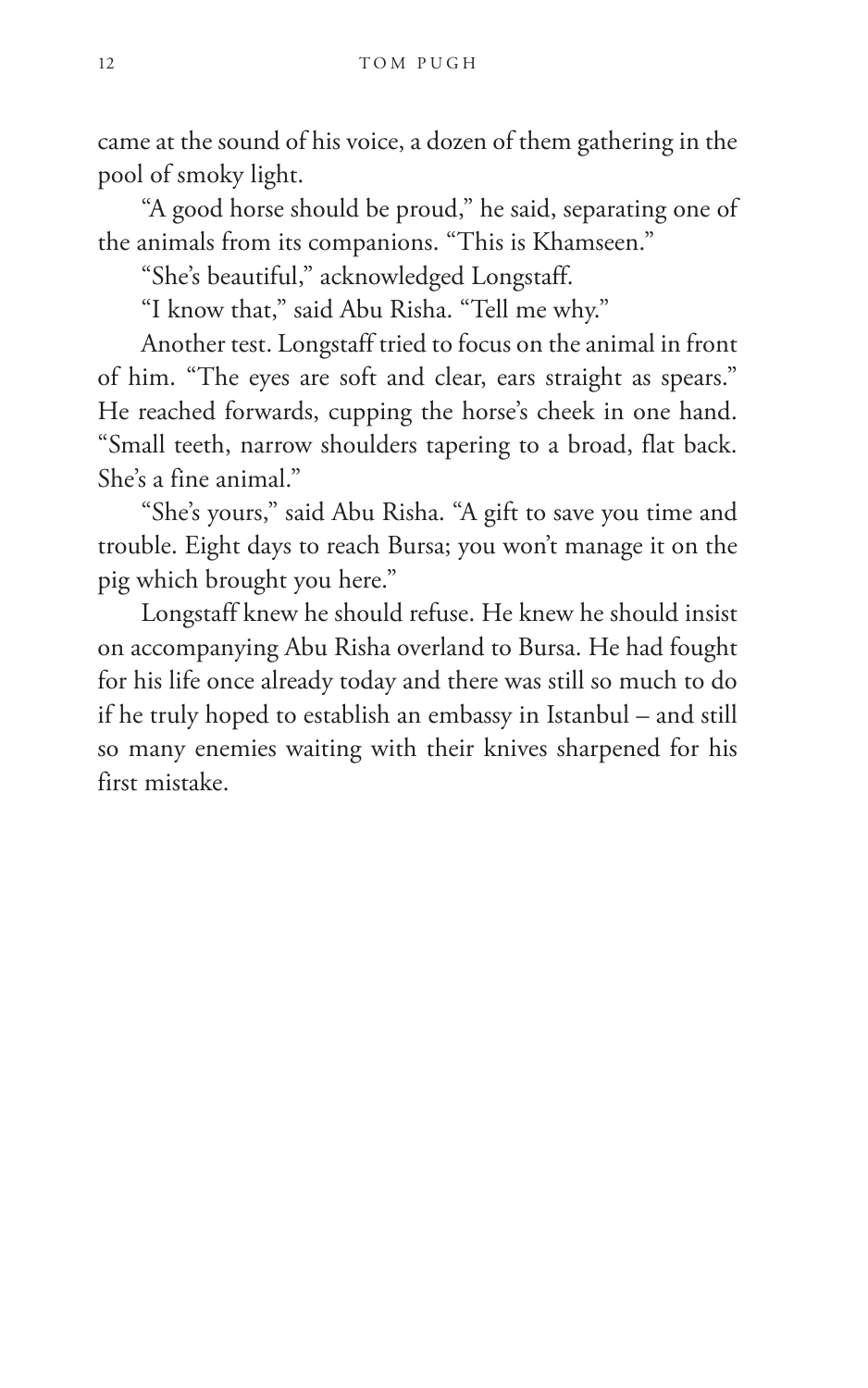### Chapter 3

*13 March, 1569. Istanbul* 

The patient flinched whenever his foreign physician approached.

"I have to set the break," explained Gaetan Durant in broken Turkish. "I can't do it without touching you."

The man – a wealthy merchant with thick grey hair and rolls of affluence on his hips – spoke across Durant, addressing the younger man at his side.

"He says," reported Khalid in the *lingua franca*, "that foreign devils can't be trusted not to make mistakes."

Durant smiled. He would have to introduce the merchant to Longstaff; the two of them were made for each other. It had become a mantra with the Englishman: *Never forget we're strangers. One mistake – they'll run us out of Istanbul faster than you can swing a sword.*

Durant missed his friend – off with Aurélie somewhere in the south – but not the constant worrying.

"Tell him I've been setting bones since before you were born."

It was nearly true. In his mid-twenties – the age Khalid was now – Durant had studied medicine at the University of Montpellier, but left before sitting for his physician's cap. It wasn't until arriving in Istanbul – after years of living as a sawbones and a thief, with his daughter now safely settled in France – that he'd rekindled the embers of that earlier ambition, pestering Ben Chabib until the renowned physician agreed to accept him as a student.

He waited while Khalid persuaded the fat merchant to accept a foul-smelling tea made from dried cannabis leaves.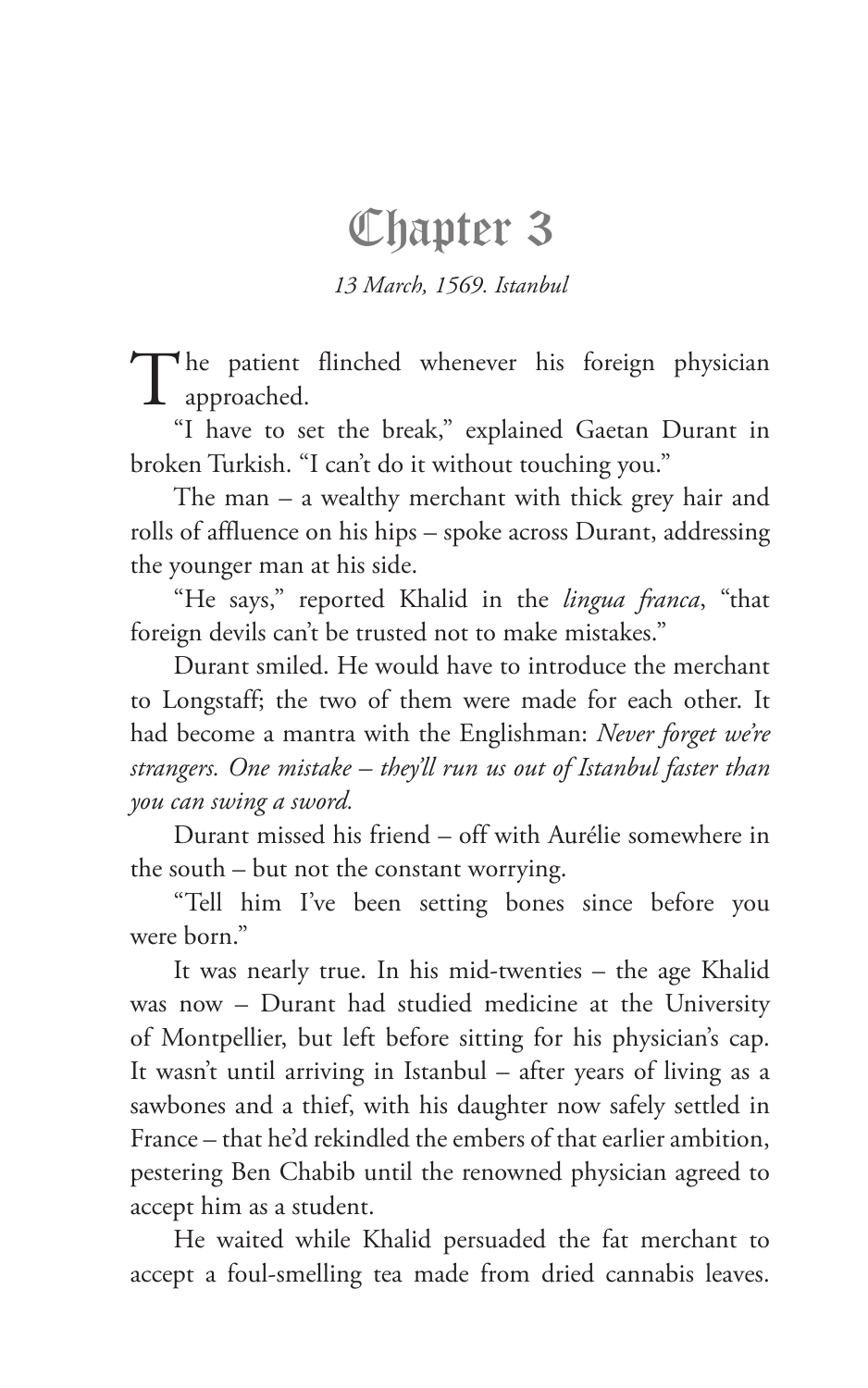Soon afterwards, the merchant slipped gently into a dreamless stupor. Khalid stepped aside, careful not to block Durant's light.

"Show me."

Despite the open windows, it was hot in the *maristan*. Out of respect for his colleagues, Durant hadn't eaten since *sahur*. He could ignore his hunger easily enough but found the constant thirst a torment. He paused to wipe his forehead while Khalid applied pressure to the patient's torso. The merchant was a man of influence in the neighbourhood; a favourable report would do wonders for Durant's reputation. He took hold of the leg, pulled, twisted, then pushed in a single smooth motion. Bone scraped against bone. The patient barely stirred.

"Not bad for a barbarian," he said with satisfaction.

Khalid didn't reply. Durant turned to find Ben Chabib himself looking over his shoulder at the plump merchant. "He sustained the break falling from his horse?"

Not waiting for a reply, the senior physician leaned close, nostrils flaring slightly as he inhaled. In his late fifties, still lean with an oddly unlined face, there were times when Ben Chabib reminded Durant of a cloistered monk.

He didn't seem so unworldly now. What had Durant missed? He lifted the sheet. The patient had relieved himself.

"Should we be concerned?" asked Ben Chabib.

"I don't think so."

"No?" The physician studied him. "The patient's urine has a marked sourness. The fact he released so little when you set his leg could suggest an active illness – perhaps a wasting sickness – drying his vital fluids from within."

Durant took a moment to steady himself. Ben Chabib was one of the world's foremost diagnosticians. Worse still, Durant was aware that his limited Turkish made him sound like a child, unable to hedge his opinions in flights of clever qualifications.

"The patient doesn't appear to have lost weight," he said. "The burst capillaries in his nose suggest a drinker – which would explain both the odour and his evident dehydration."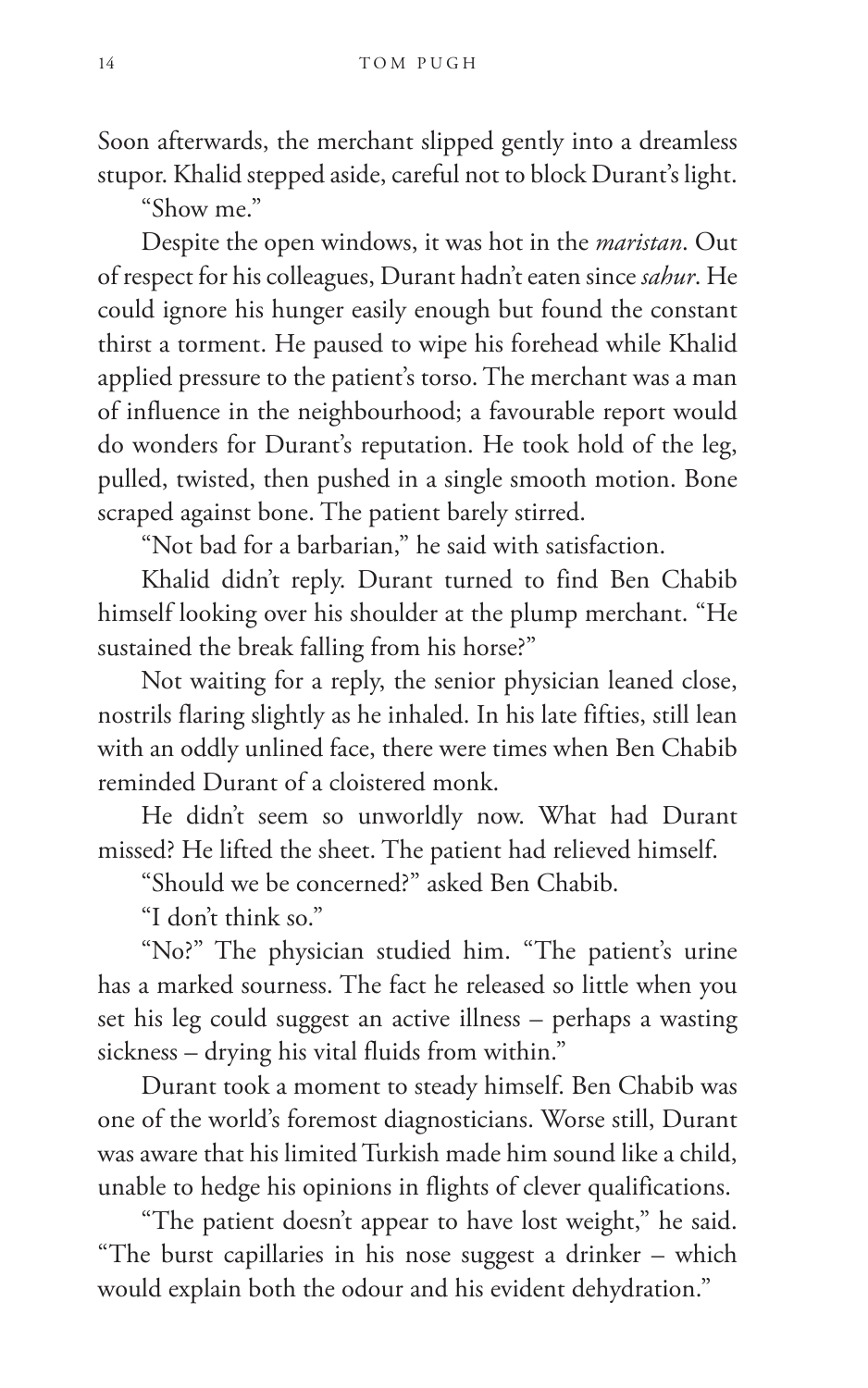Ben Chabib smiled. "Then I suggest you prescribe a diet of fruit and water – at least until the break heals."

He moved on to the next bed. Durant stretched, joints popping along the length of his back. Nervous energy. He'd been working too hard. Months of making up medicines, performing amputations, dressing wounds, removing piles.

"Enough for today," said Khalid.

Durant gestured at the merchant. "I should be here when he wakes."

"He'll be in foul mood. Give him some time to appreciate your work first."

They left the *maristan* together. The winter shutters had been removed from the windows a few days earlier, the scent of disease less pervasive than it would have been in London or Paris – though strong enough that both men drew a deep breath when they reached the exit. Most of their peers lived in tiny cells adjoining the *maristan,* but Durant was too old, too attached to his comforts, and Khalid was already married, the father of two young children. Both were glad of the chance to leave each day, to escape the smell of illness and the cries of pain for a few hours. They ducked through a small garden where musicians played to soothe the sick, past the two-storey *medrese* and the grey-domed mosque. The grounds of the complex were crowded with imams, doorkeepers, lesson readers.

"It was a trap," said Durant. "Ben Chabib wanted me to diagnose our fat friend with a wasting sickness!"

"He was teasing you," replied Khalid. "It means he likes you."

Durant shook his head. Pure chance had brought him to Istanbul. Two years ago, he'd helped Longstaff and Aurélie prevent an alliance of Catholic powers from making war on England. Instead of celebrating their achievement, Walsingham – the English queen's ambitious intelligencer – had barred them from returning home. It had been too dangerous to remain in France. Aurélie was wanted by the Inquisition in Italy and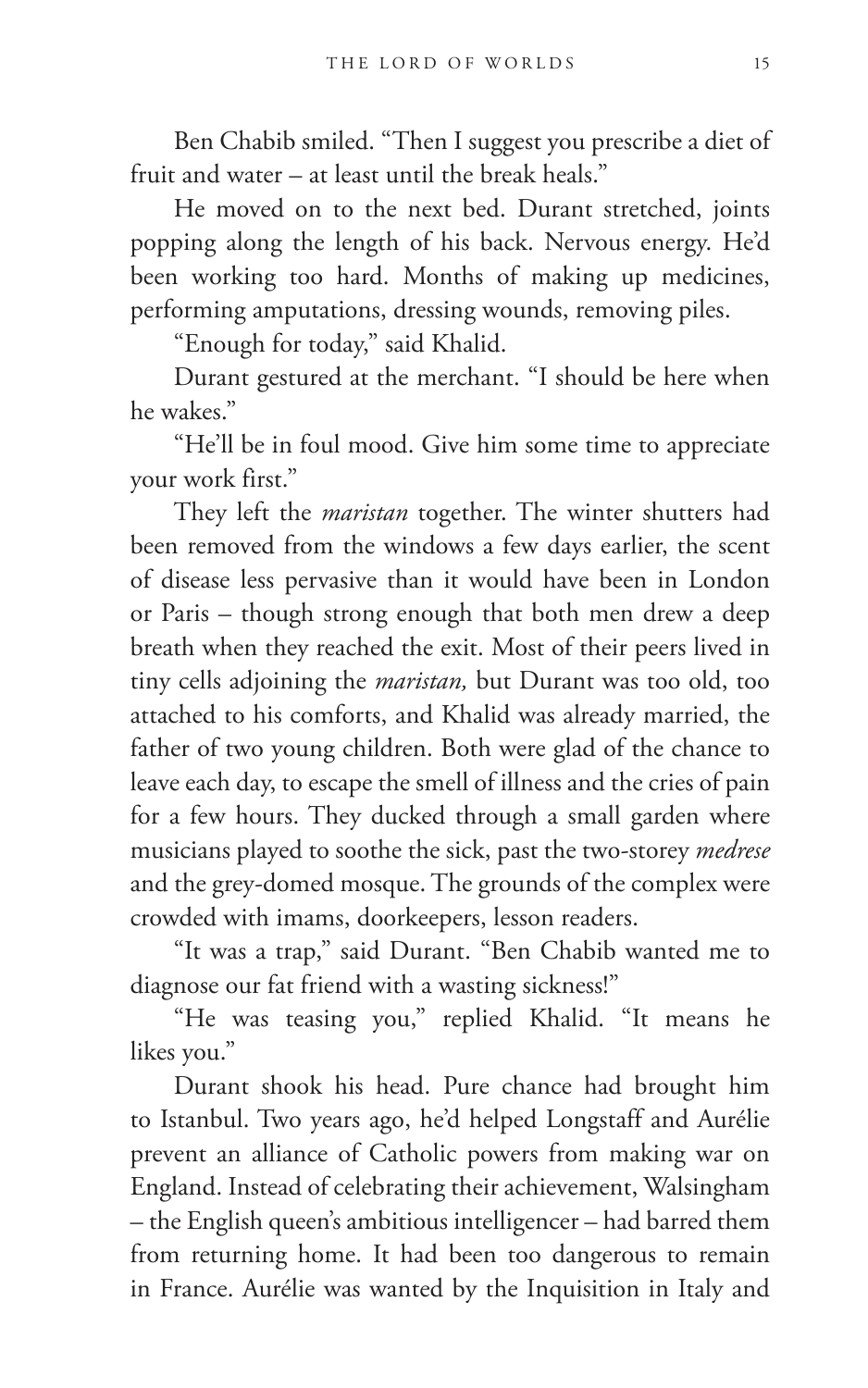Spain, and Tzar Ivan of Russia still had men scouring central Europe for any sign of Longstaff. So Walsingham had sent them east to Istanbul.

To his own astonishment, Durant had found new peace of mind in this city between two worlds – and did not want to run again. "You don't think Ben Chabib is tiring of me? People were upset when he agreed to take me on."

Khalid laughed. "They're jealous."

"They have names for us."

"I know. The cross, the carpet, and the candelabra – may Allah forgive me."

"Astaghfirullah," murmured Durant. *May God forgive me.*

Khalid laughed, a sound of genuine pleasure echoed by the afternoon call to prayer. "Why not come with me today?"

"Me?" Durant shook his head. "I'd make a poor Mohammedan."

"We're not Christians," corrected Khalid. "We don't submit to the Prophet, only to Allah Himself."

"You'd better not keep Him waiting then." Durant stood quietly while his friend ran up the steps, retreating into shadow until the *muezzin* fell silent. Even Rome – especially Rome! – couldn't rival Istanbul for piety. During Ramadan, the city's vast population seemed to form a single religious order.

Durant resisted an urge to return to the hospital's well-stocked library. Longstaff had left him holding the fort; a mountain of correspondence had accumulated over the last few weeks. He bent his steps in the direction of home, picturing himself at the Englishman's desk. This time, he promised himself. No more excuses. He would open the embroidered pouches in which the Turks sent their letters – the sealed envelopes from Walsingham in London – and come to grips with the impossibly vague nature of Longstaff's ambitions.

Just thinking about it made him hungry. The covered stalls at the food market were quiet. Tame kites picked at scraps between the cobblestones. Durant thought of the cookshops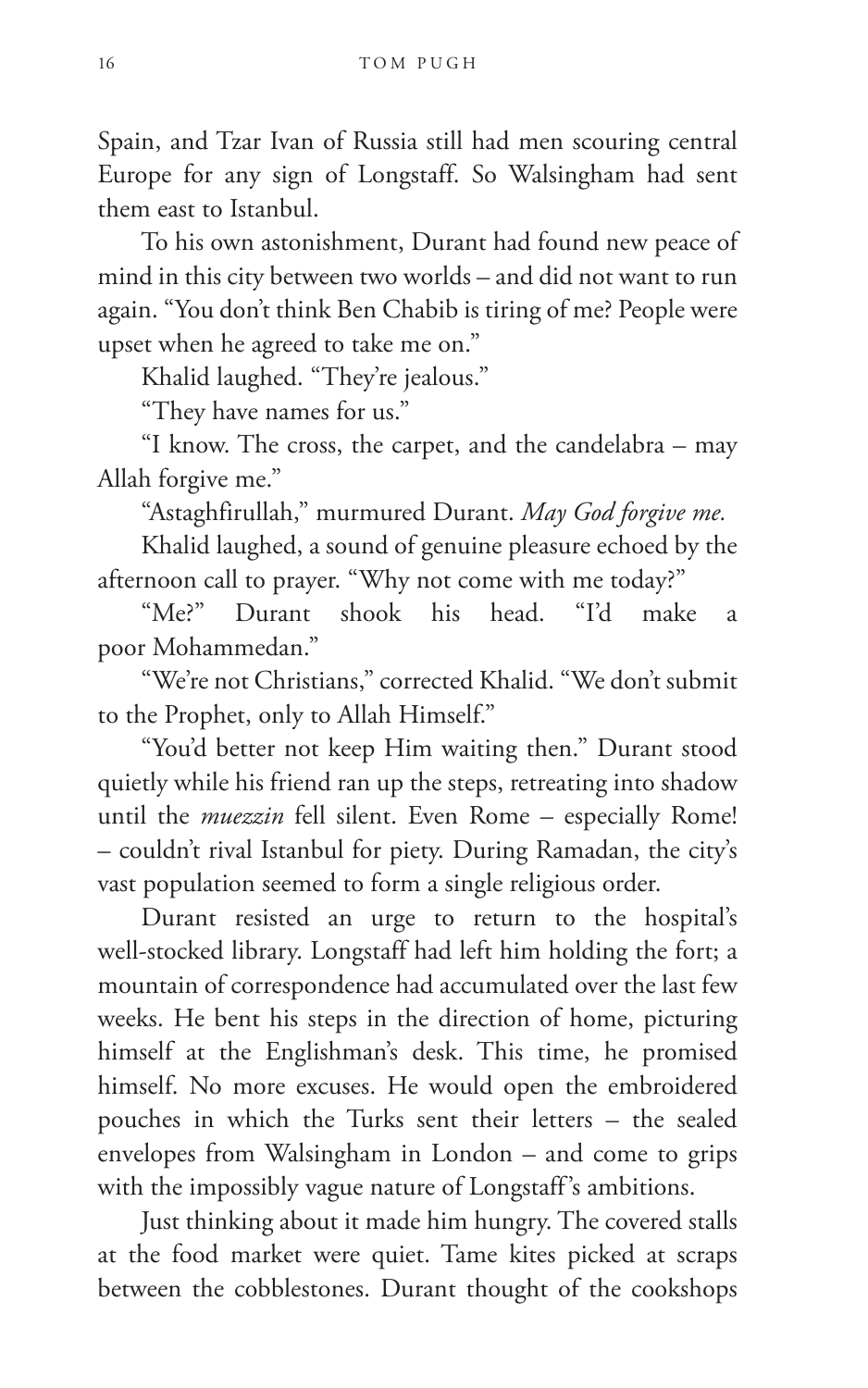of Paris, jugs of cheap wine, rushes thick with filth and spittle. And the noise – voices roaring in argument and laughter. The markets of Istanbul were a bed of whispers by comparison. He bought a pair of aubergines. The vendor served him with sleepy patience. Durant had cooked for Longstaff and Aurélie before they left for Bursa, his interest in food developing in parallel with his renewed devotion to medicine. Both disciplines required intellect, both were driven by the senses. The house would be empty when he got home. No distractions from Longstaff's correspondence and no one to cook for. He would slice the aubergines and fry them slowly in butter. A simple meal for a lonely bachelor. Would Khalid have reached home by now? Durant felt certain he could picture his young friend's family – the wife shy and pretty, the children lively and confident. But the rooms remained a mystery. It wasn't something that worried Longstaff or Aurélie – they hardly seemed to notice how small their world had become in this enormous city – but Durant's patients were Turkish. How could he treat them when he knew so little of how they lived?

The few women he passed in the streets were indistinguishable from ghosts, gliding silently in their shapeless robes. Durant wondered how he must appear to them – what little they could see of him through their gauzy veils – a stranger in parts of the city where Christians rarely ventured. Experience had marked his features with a cynical cast. The lopsided grin sat oddly as he pressed deeper into the warren of streets, aubergines swinging carelessly at his side, battling the temptation to run a hand through his dark hair. A walker by nature, his heart began to beat more swiftly. Each day, he swore he would avoid this neighbourhood, each day its Judas trees and poplars drew him back. Wisteria trailed from rooftop to rooftop. A group of men walked past with flowers in their turbans. The streets grew narrow, upper storeys almost touching overhead. How many eyes watched him pass, hidden behind the latticed windows? Istanbul – a city of glimpses; that's how it had been with the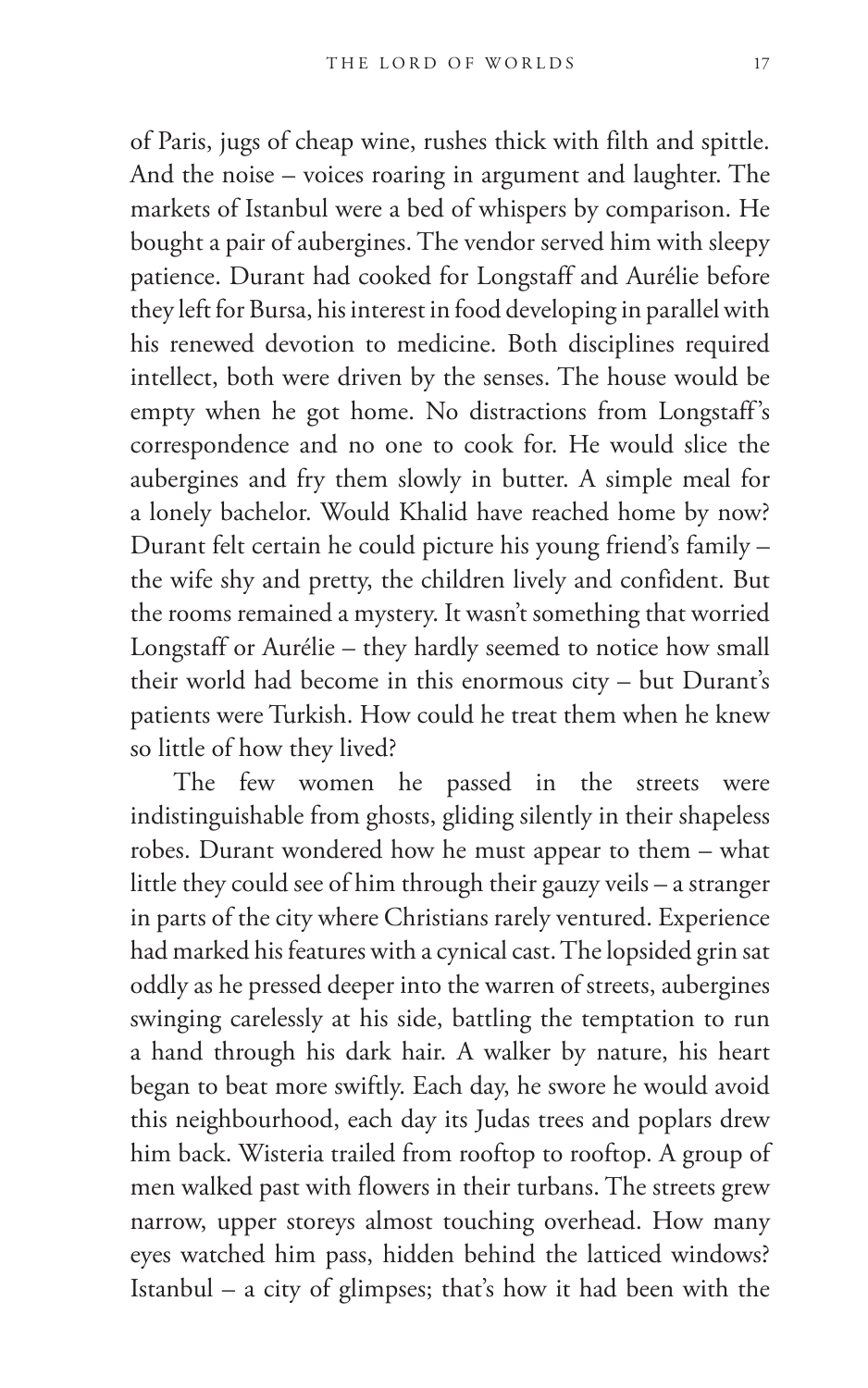woman in the window. Several weeks ago, he'd glimpsed her by chance with her shoulder against the frame, eyes closed, face tilted towards the winter sun. He still remembered her intake of breath when she'd seen him below – the ghost of a smile before she closed the shutters.

The street she lived on was out of his way; half a dozen homes leading to half a dozen more. Durant returned nearly every day, as if his feet had a mind of their own. He tried not to think of whether she would be waiting today, whether he would see her silhouette in the window. Was he placing her in danger? There were no ground-floor workshops in this part of the city. Ottoman bureaucracy dwarfed anything comparable in Europe. Turkish men could have as many as four wives.

The shutters opened a fraction. He saw her high brow, a hint of dark hair beneath the linen headscarf. She smiled at him, though her eyes seemed filled with sadness. Something fell from the window, blown off course by a breath of wind before it struck the cobblestones. Durant felt clumsy. How often had Longstaff complimented him on his talent for the dramatic? He stooped to gather a daffodil in his palm. Three small white flowers lay nearby. It couldn't be coincidence. She was gone by the time he straightened. Slipping the flowers into his sleeve with the skill of a card-sharp, he forced himself to walk on.

He knew the meaning of a daffodil in the secret language of love. *"What would you risk for me?"*

From their high minarets, the city's *muezzins* began the evening call to prayer. Durant waited impatiently at the water's edge. It took an age for the *bostanci* oarsmen to make their devotions, slake the day's thirst with great drafts of water, opening a cool passage for the food which followed. Full night had fallen by the time they were willing to ply their trade again. From his seat in the crowded *caique*, Durant looked back at the hills of 'Stanboul – at slender minarets glowing in the light of a thousand candles, the great dome of Hagia Sophia rising like a second sun. Gently, he held the three white flowers in one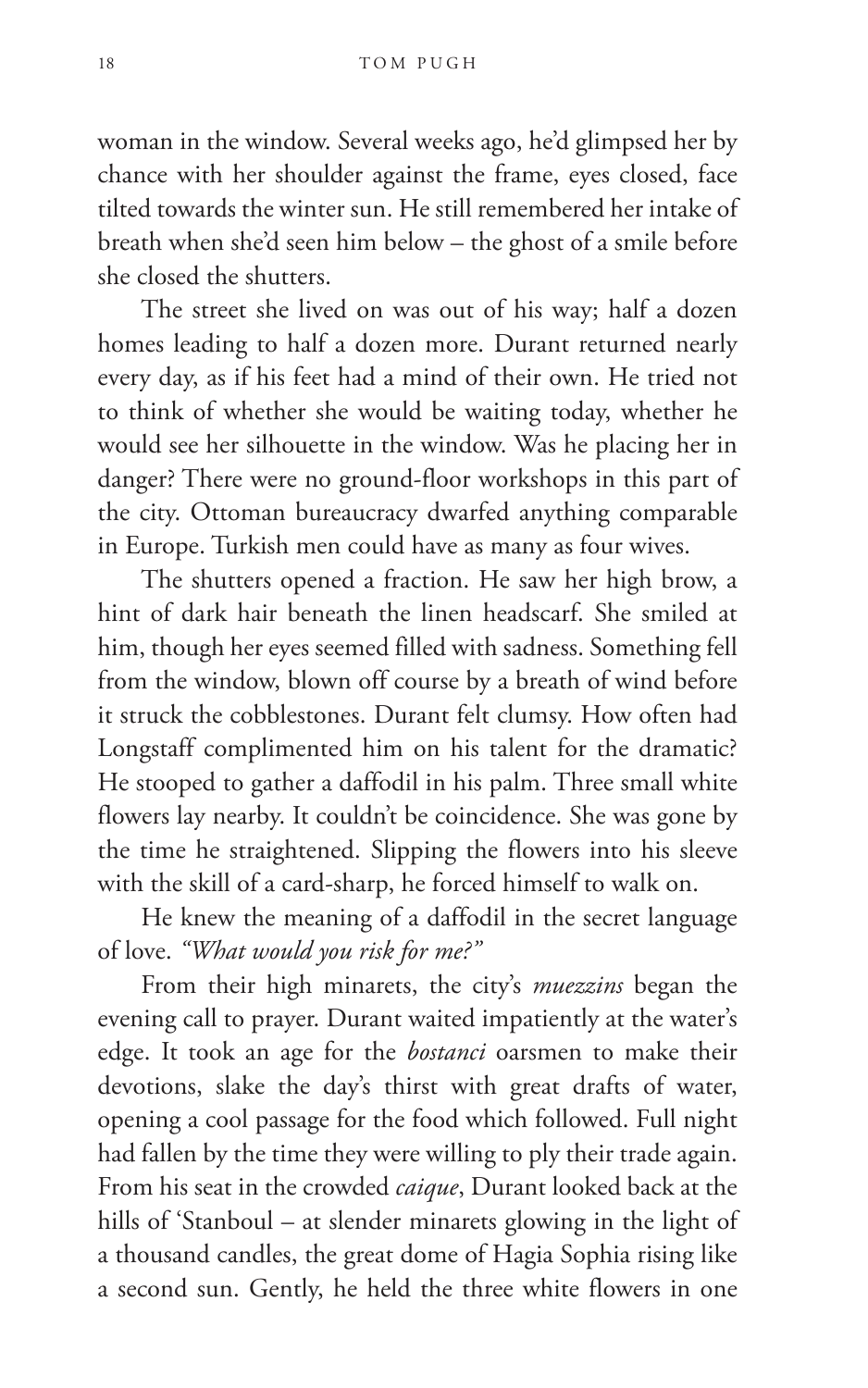hand. He had studied medicine for long enough to know them. Ipomoea, called moon flowers because they bloomed at night, their fragile petals closing at the sun's caress. Three flowers. Three nights. *What would you risk for me?* Durant hardly dared believe it; his mystery woman – the woman in the window. Was she proposing that they meet? Was there any other way to interpret her message?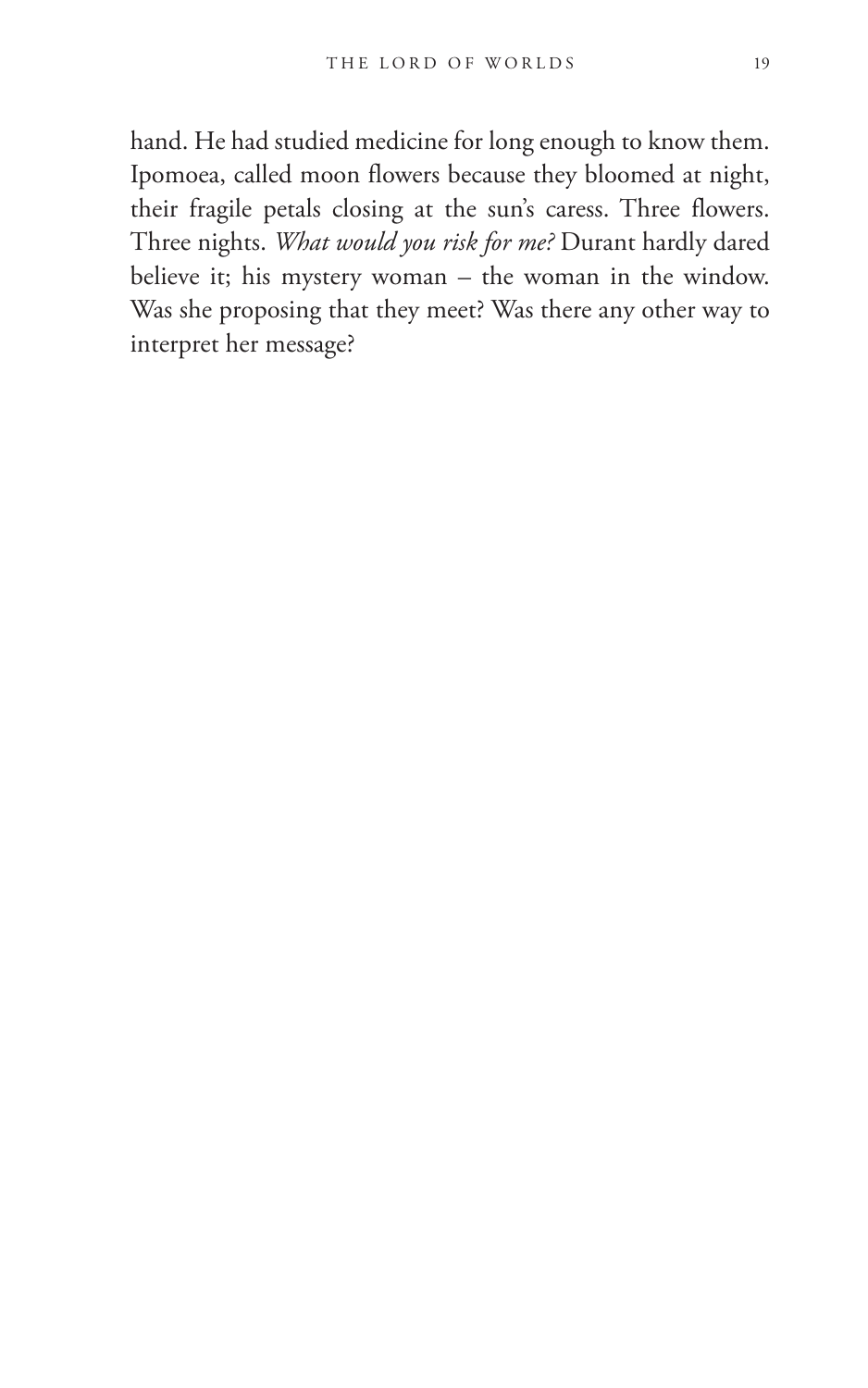

*"A gripping, atmospheric debut. I couldn't put it down."*

Eve Harris, Booker longlisted author of 'The Marrying of Chani Kaufman'

*"Pugh's first novel is a magnificent achievement. Let us hope he returns to enthral us with another very soon."*

> David Dickinson, author of the Powerscourt series

The Otiosi? As far as Mathew Longstaff knows, they're just a group of harmless scholars with an eccentric interest in the works of antiquity. When they ask him to travel east, to recover a lost text from Ivan the Terrible's private library, he can't think of anything but the reward – home. A return to England and an end to the long years of exile and warfare.

But the Otiosi are on the trail of a greater prize than Longstaff realises – the legendary 'Devil's Library'. And they are not alone. Gregorio Spina, the Pope's spymaster and Chief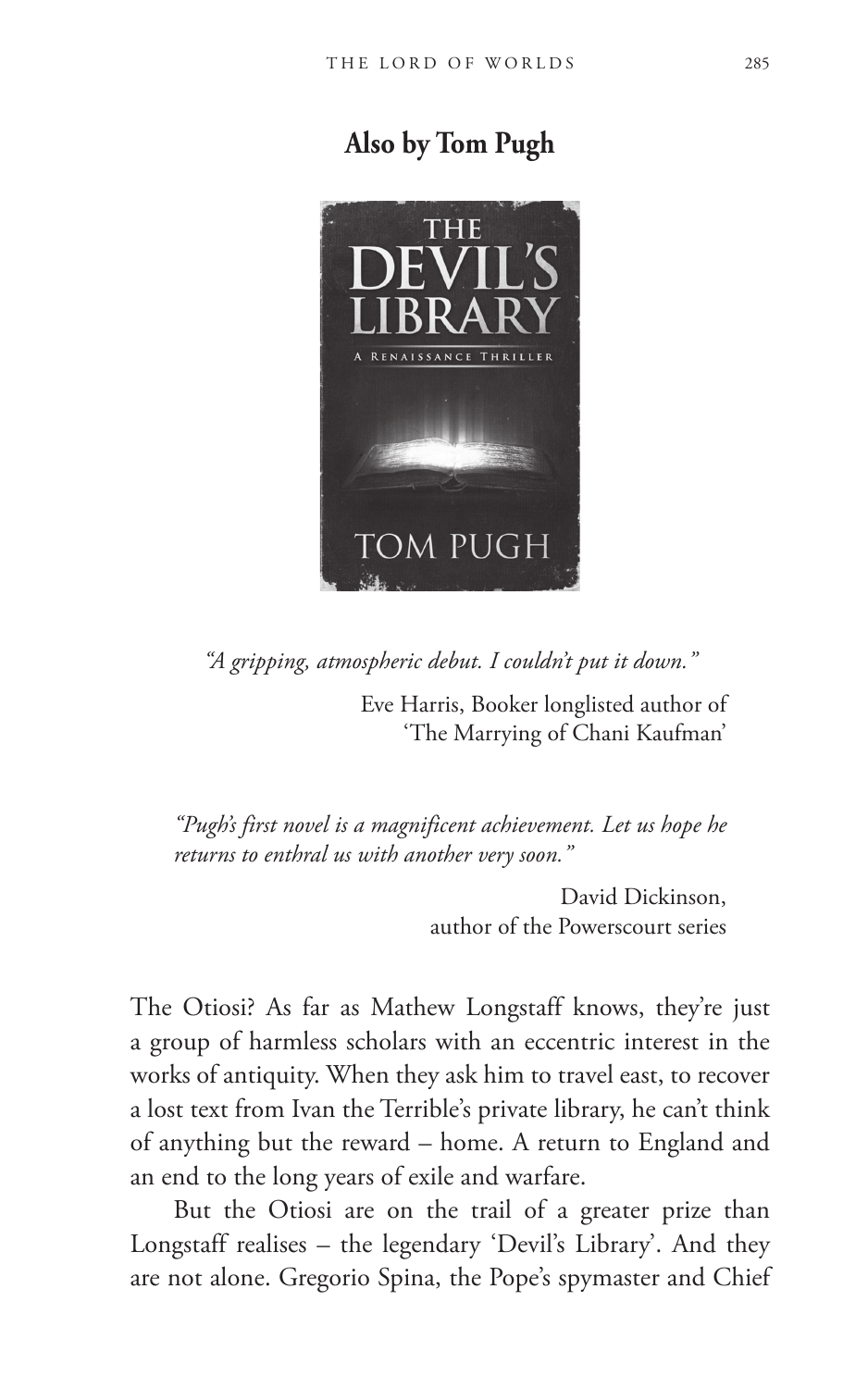Censor, is obsessed with finding the Library. It's not the accumulated wisdom of centuries he's after – a swamp of lies and heresy in his opinion – but among the filth, like a diamond at the centre of the Devil's black heart, Spina believes that God has placed a treasure, a weapon to defeat the Antichrist and pitch his hordes back into hell.

Only Longstaff, together with the unpredictable physician, Gaetan Durant, can stop Spina using the Library to plunge Europe into a second Dark Ages. The two adventurers fight their way south, from the snowfields of Muscovy to the sun-baked plains of Italy, where an ageing scholar and his beautiful, young protégé hold the final piece of the puzzle. But is it already too late? Can the four of them take on the might of the Roman Church and hope to win?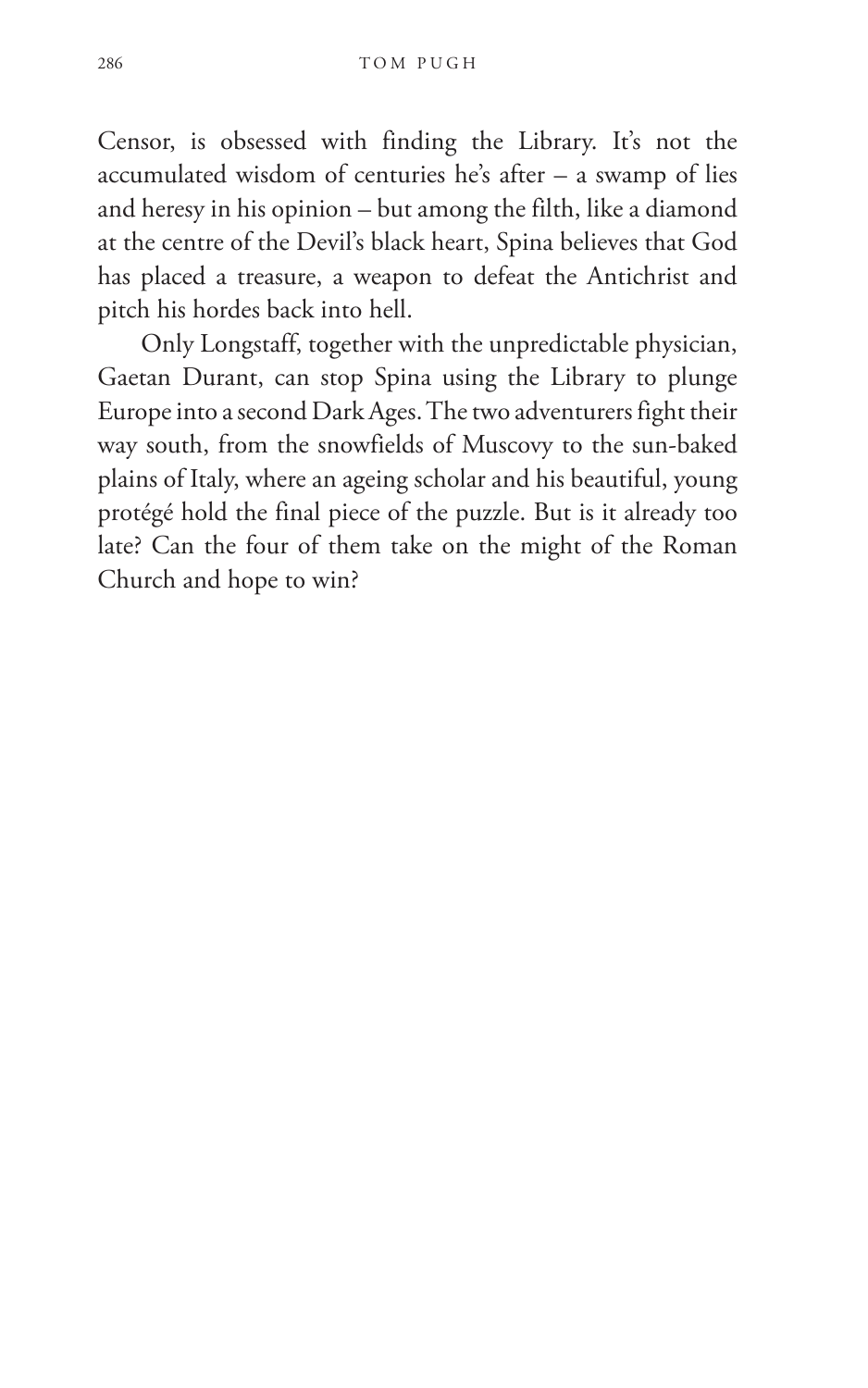

*"Pugh excels at weaving together different historical threads into a single narrative...The book is sure to appeal to fans of the works of Dan Brown and other conspiracy-curious storytellers."*

Kirkus Reviews

1565. Their last mission on behalf of the Lord Chancellor nearly got them killed. Now back in England, former soldier Matthew Longstaff and his Italian wife, Aurélie, are living quietly in the countryside when news arrives from France; their closest friend has disappeared.

In London, fledgling spy-master Francis Walsingham suspects a traitor on Queen Elizabeth's Privy Council. In France, the physician Gaetan Durant is held at a secret location and forced to produce forgeries which will trigger a war. In Rome, the pope prepares a Bull of Excommunication against Elizabeth. Everything is connected. Trapped in this game of plot and counter-plot, Longstaff must journey to Paris in pursuit of his missing friend – and evidence of the enterprise taking shape against protestant England. Meanwhile in London, Aurélie's attempts to track down the traitor lead to a lethal battle of wits against London's most notorious astrologer.